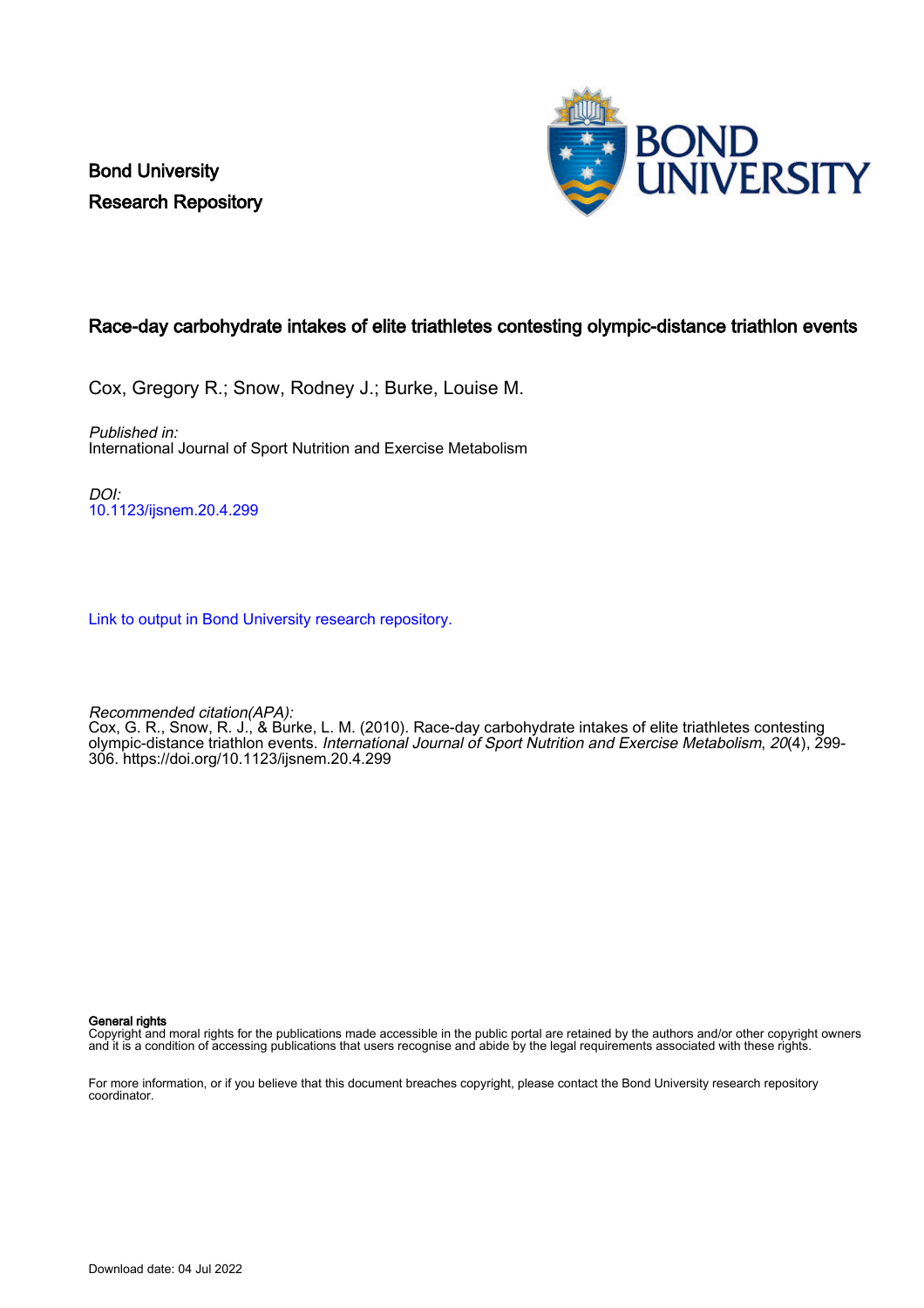# **Race-day carbohydrate intakes of elite triathletes contesting Olympic Distance Triathlon events**

Key words: competition, carbohydrate guidelines, nutrient intakes

Gregory R. Cox1,2, Rodney J. Snow2, Louise M. Burke1

<sup>1</sup>Department of Sports Nutrition, Australian Institute of Sport, Belconnen, ACT, Australia; 2School of Exercise and Nutrition Sciences, Deakin University, VIC, Australia.

Address for correspondence: Gregory R Cox Department of Sports Nutrition Australian Institute of Sport C/- Queensland Academy of Sport PO Box 956 Sunnybank Queensland 4109 AUSTRALIA Email: greg.cox@ausport.gov.au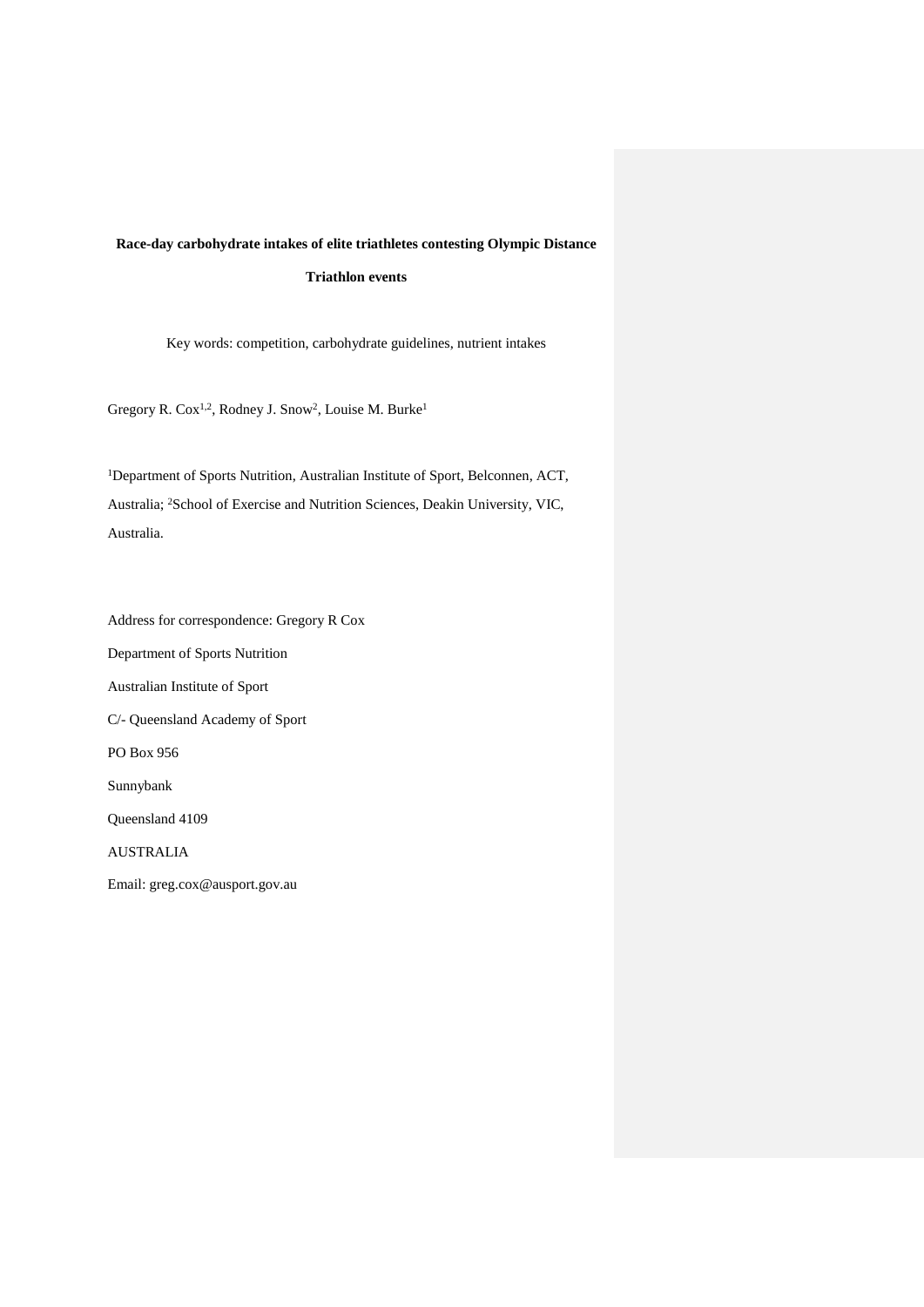#### **Abstract**

The aim of this study was to investigate the pre-race and during-race carbohydrate intakes of elite level triathletes contesting draft-legal Olympic Distance Triathlon (ODT) events. Self reported pre-race and during-race nutrition data were collected at three separate ODT events from fifty-one elite senior and Under 23 triathletes. Onehundred and twenty-nine observations of food and fluid intake representing actual pre-race  $(n=62)$  and during-race  $(n=67)$  nutrition practices from 36 male and 15 female triathletes, were used in the final analysis of this study. Female triathletes consumed significantly more carbohydrate on the morning before race start when corrected for body mass and race start time compared with their male counterparts ( $p<0.05$ ). Male and female triathletes consumed 26% more energy ( $kJ.kg^{-1}$ ) and 24% more carbohydrate  $(g.kg^{-1})$  when commencing a race after mid-day  $(1.00-1.30 \text{pm})$ compared to a late morning (11.00-11.15am) race start. During the race, triathletes consumed less than 60 g of carbohydrate on 66% of occasions, with an average total race intake of  $48\pm 25$  g, and  $49\pm 25$  g carbohydrate for males and females, respectively. Given average race times of 1:57:07 h and 2:08:12 h, hourly carbohydrate intakes were ~25 g and ~23 g for males and females, respectively. Whilst most elite ODT triathletes consume sufficient carbohydrate to meet recommended pre-race carbohydrate intake guidelines, during-race carbohydrate intakes varied considerably with many failing to meet recommended carbohydrate intakes.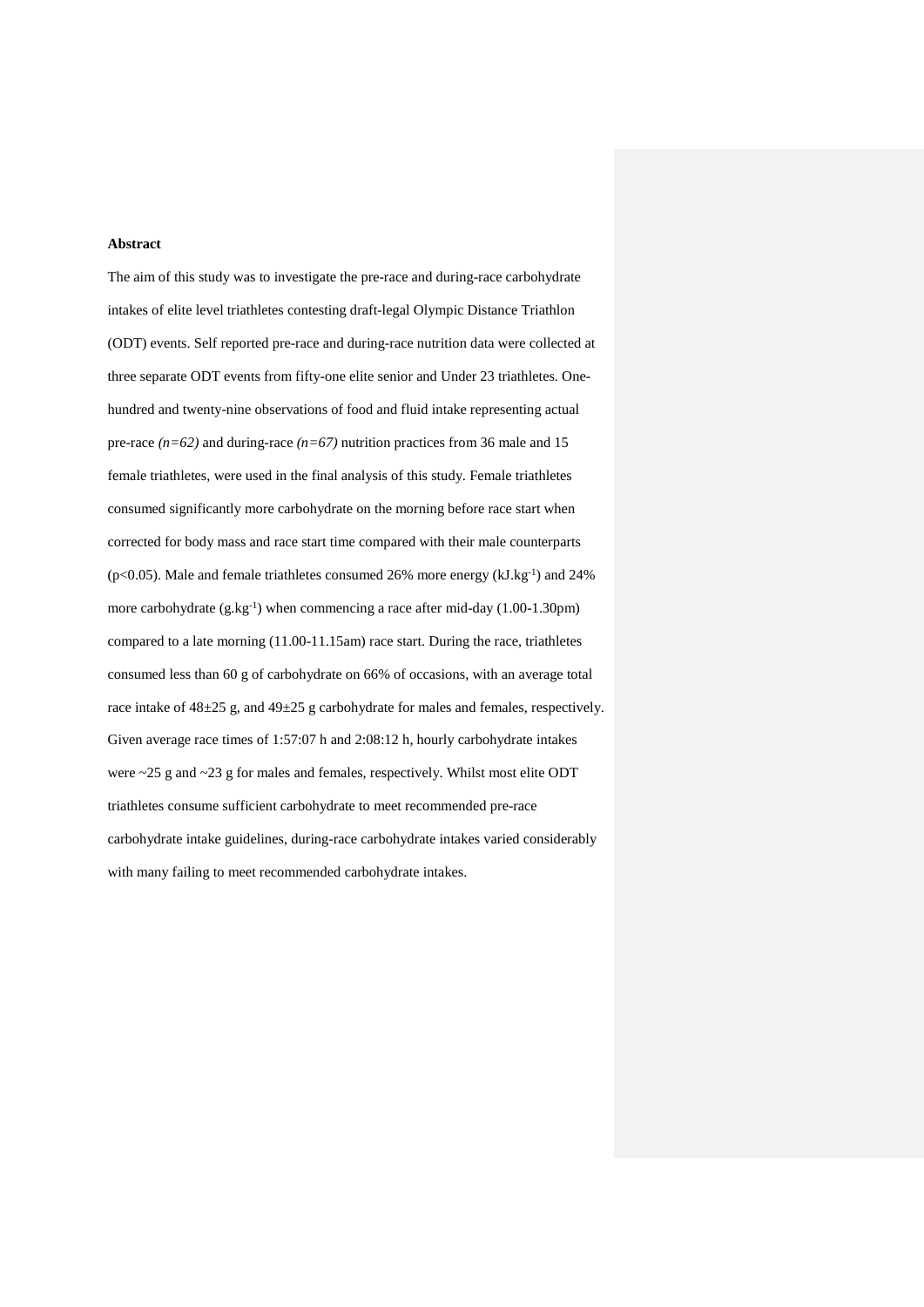### **Introduction**

 Triathlon events are held over a variety of distances; the four most common events are Sprint (750 m swim, 20 km bike, 5 km run), Olympic (1.5 km swim, 40 km bike, 10 km run), 70.3 (1.9 km swim, 90 km bike, 21.1 km run) and Ironman (3.8 km swim, 180 km bike, 42.2 km marathon run) races. Event finishing times range from 50-60 minutes for Sprint distance triathlons through to 8-17 hours for Ironman triathlon events. This range in race duration has significant physiological and nutritional implications for the triathlete, which in turn influences race day dietary practices. 

 Elite triathletes contest Olympic Distance Triathlon (ODT) events according to the regulations set by the International Triathlon Union (ITU) in a "draft-legal" format that permits competitors to ride in the slipstream of other triathletes during the cycling portion of the race. Typical race times for top finishers are approximately 1h 45min- 2h 05min depending on gender (males are typically ~10 min faster than females), the environmental conditions, terrain of the cycle and run segments, and race tactics adopted by competitors.

 Athletes who compete in endurance events greater than 90 minutes are actively encouraged to plan a pre-exercise meal and consume carbohydrate during exercise (Rodriguez, DiMarco, & Langley, 2009). Guidelines for a pre-exercise meal or snack 21 recommend that athletes consume 1-4 g carbohydrate.kg<sup>-1</sup> body mass, 1-4 h before exercise (Burke, Cox, Cummings, & Desbrow, 2001). Some sports nutrition experts encourage rates of carbohydrate ingestion during prolonged activities based on observations of maximal rates of exogenous carbohydrate oxidation; for example, Jeukendrup & Jentjens (2000) recommend that endurance athletes consume 1.0-1.1 g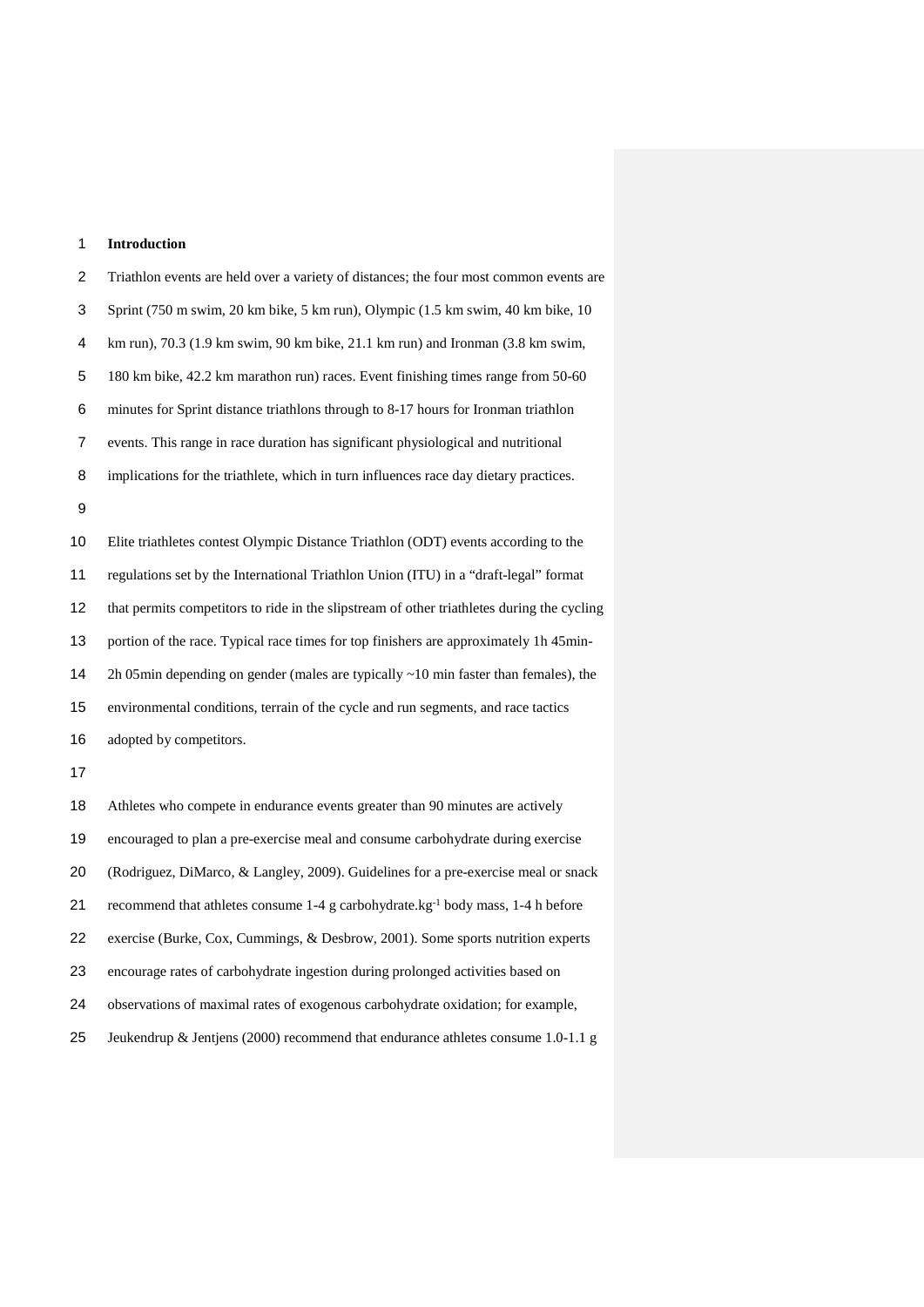| 26 | carbohydrate.min <sup>-1</sup> or 60-70 g carbohydrate.h <sup>-1</sup> . However, most official guidelines for |
|----|----------------------------------------------------------------------------------------------------------------|
| 27 | endurance activities typically encompass a range of carbohydrate intakes starting at                           |
| 28 | about 50% of this rate [e.g. 30-60 g carbohydrate.h <sup>-1</sup> ] (Coyle, 2004; Mora-Rodriguez,              |
| 29 | Del Coso, Aguado-Jimenez, & Estevez, 2007; Sawka et al., 2007) in recognition that                             |
| 30 | benefits can be seen at lower intakes (Maughan, Bethell, & Leiper, 1996).                                      |

 There is limited literature on how well these guidelines are incorporated into the race- day fuelling practices by elite triathletes. An early study investigating the nutritional habits of elite male triathletes found that only two triathletes (n=25) reported consuming a carbohydrate rich meal on the morning of competition (Burke & Read, 1987). Furthermore, subjects reported drinking sugary (carbohydrate) fluids only during longer triathlon events (70.3 events and above). Kimber et al. (2002) assessed food and fluid intakes of 18 triathletes competing in the 1997 New Zealand Ironman 39 triathlon. Hourly carbohydrate intake was higher during the cycle  $(1.5\pm 0.6 \text{ g/kg}^{-1} \cdot \text{h}^{-1})$ 40 and  $1.2\pm 0.3$  g.kg<sup>-1</sup>.h<sup>-1</sup>) compared to the run  $(0.6\pm 0.2$  g.kg<sup>-1</sup>.h<sup>-1</sup>, p<0.001 and  $0.8\pm 0.3$ 41 g.kg<sup>-1</sup>.h<sup>-1</sup> p<0.05) for males and females, respectively. Of interest, a positive relationship was observed for total carbohydrate intake and cycle carbohydrate intake with finishing time for female triathletes, whereas run carbohydrate intake relative to body weight and time showed a negative relationship with finishing time for males. To date, little is known about the pre-competition race day and race nutrition intakes of elite level (professional) triathletes contesting draft-legal ODT events. Athletes

contesting these events face an increased possibility for gastrointestinal discomfort or

distress associated with the ingestion of carbohydrate before or during exercise

(Davis, Burgess, Slentz, Bartoli, & Pate, 1988; Rehrer, van Kemenade, Meester,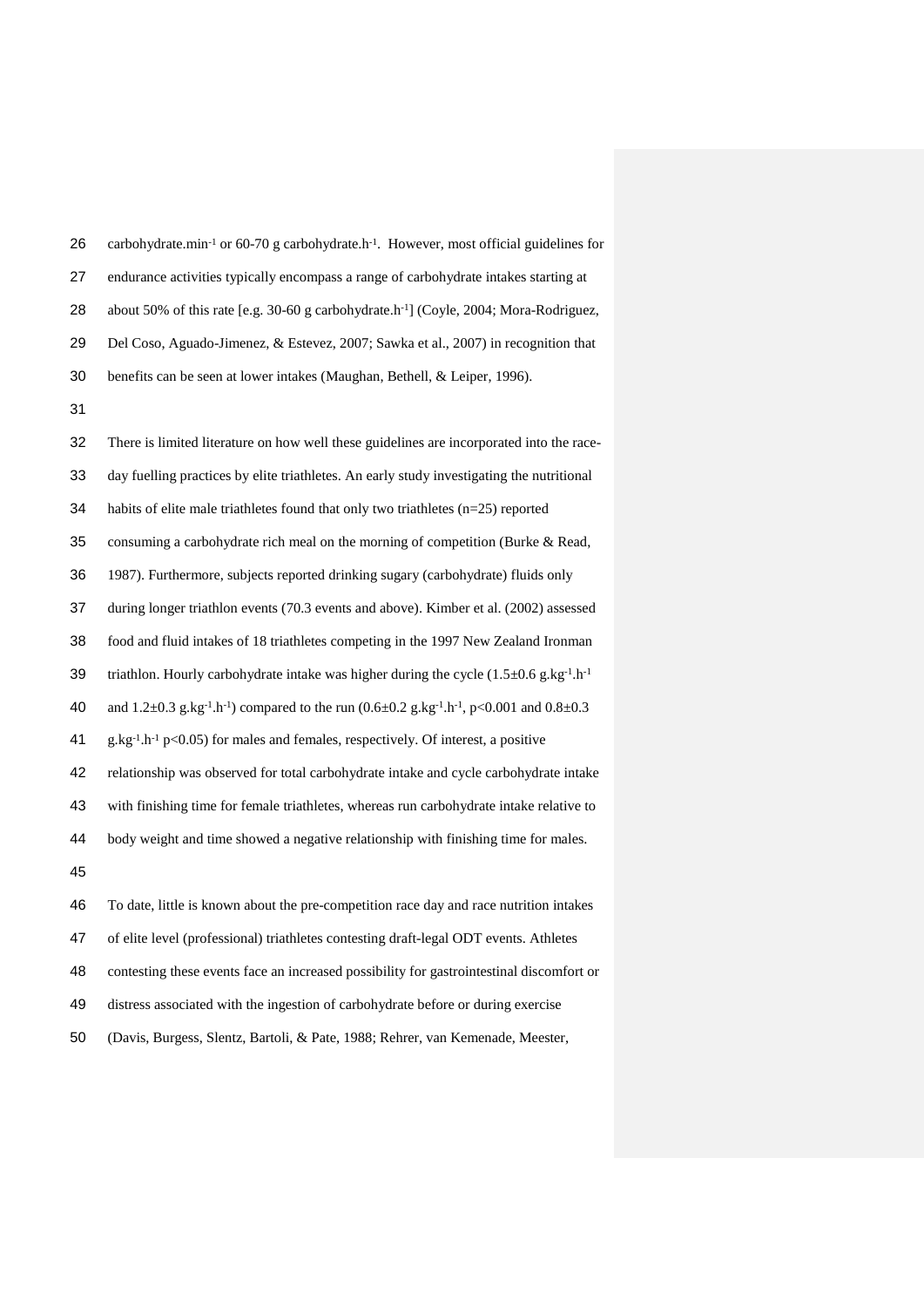| 51 | Brouns, & Saris, 1992; Sullivan, 1988; Wagenmakers, Brouns, Saris, & Halliday,            |  |
|----|-------------------------------------------------------------------------------------------|--|
| 52 | 1993). In addition, the lack of opportunities for consuming carbohydrate containing       |  |
| 53 | fluids (i.e. sports drink) or foods (i.e. sports gel or sports bar) while exercising      |  |
| 54 | (Jeukendrup, Jentjens, & Moseley, 2005), may prevent triathletes from meeting             |  |
| 55 | suggested recommendations for carbohydrate before or during a race. This may be           |  |
| 56 | particularly evident in draft-legal ODT events where nutrition strategies during the      |  |
| 57 | cycling leg are likely influenced by race tactics rather than the discretion of the       |  |
| 58 | individual athlete. Therefore, the purpose of this study was to investigate race day pre- |  |
| 59 | race and during-race dietary intakes of food and fluid by male and female elite level     |  |
| 60 | triathletes contesting draft-legal ODT events, with specific interest to determine        |  |
| 61 | carbohydrate intakes before and during exercise.                                          |  |
| 62 |                                                                                           |  |
| 63 | Methods                                                                                   |  |

 Data were collected at three separate ODT events that were part of the official Australian triathlon series. Two of the races were part of the National Accenture Triathlon series, while the third race was an ITU World Cup event. The first of the three races, doubled as the final selection race for the 2004 Australian Olympic Games Triathlon team. Races were held over a two-month period throughout February and March, 2004, in Perth, Western Australia; Devonport, Tasmania; and Mooloolaba, Queensland. Race start times were 11.00am and 1.30pm in Perth; 1.00pm and 11.15am in Devonport; 11.00am and 1.15pm in Mooloolaba for females and males, respectively. Temperature and humidity was measured at the start of each 73 male and female race. Mean race day temperature and humidity were 28.4 °C and 74 38.5%; 17.2 °C and 44.0%; 26.3 °C and 63.0% for Perth, Devonport and Mooloolaba, respectively.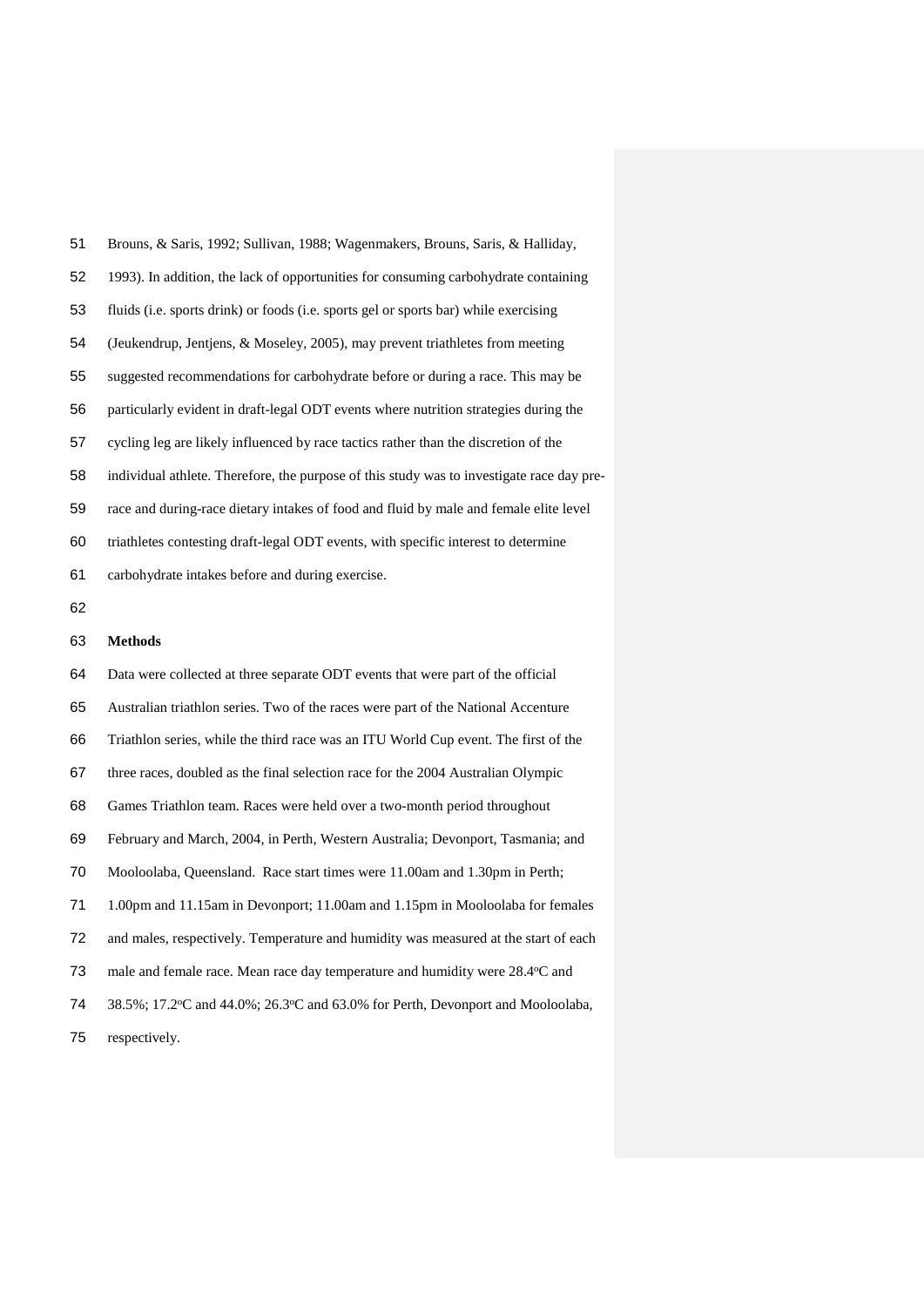# *Description of subjects and subject recruitment process*

| 77 | We recruited elite senior and Under 23 Australian triathletes entered in the            |
|----|-----------------------------------------------------------------------------------------|
| 78 | abovementioned races to participate in this study. Although contesting elite races,     |
| 79 | athletes had varied experience in racing ODT events. No attempt was made to             |
| 80 | influence or alter their race nutrition practices throughout the course of this study.  |
| 81 | Athletes were approached at race briefings on the day prior to the race. The purpose    |
| 82 | of the study was briefly explained and a plain language statement outlining subject     |
| 83 | commitments was provided. The study was undertaken with the approval of the             |
| 84 | Human Research Ethics Committee of the Australian Institute of Sport and all            |
| 85 | subjects provided their written consent prior to their involvement in the study.        |
| 86 |                                                                                         |
| 87 | Fifty-one elite senior and Under 23 male and female triathletes contesting the chosen   |
|    |                                                                                         |
| 88 | ODT events, agreed to participate in this study. A combined total of 129 observations   |
| 89 | of food and fluid intake representing actual pre-race $(n=62)$ and during-race $(n=67)$ |
| 90 | nutrition practices from 36 male and 15 female triathletes, were used in the final      |
| 91 | analysis of this study. Forty-five complete sets (observations of both pre-race and     |
| 92 | during-race food and fluid intake) of data were collected across the three races.       |
| 93 | During-race carbohydrate intakes were included only from subjects who completed         |
| 94 | the race, whereas all observations of pre-race food and fluid intake were used in the   |
| 95 | final dietary analysis regardless if the subject completed the race.                    |

# *Dietary collection methodology*

 Subjects were required to complete a food and fluid diary using household measures on the day of competition. Subjects were instructed to record all food and fluids consumed on the day of the race, prior to race start. Verbal and written instructions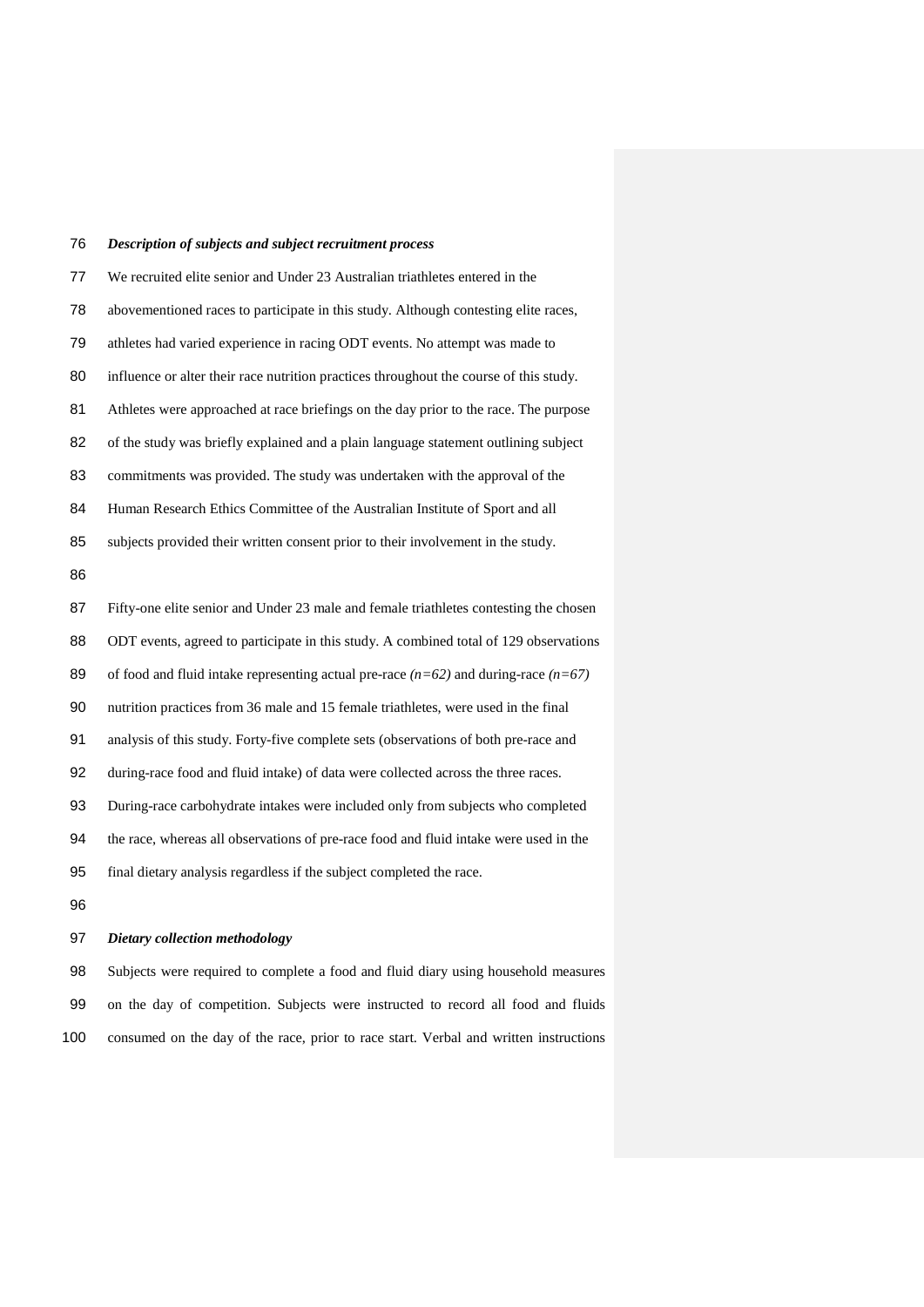were provided to each subject to ensure foods were recorded as accurately as possible. Subjects were instructed to provide a detailed description of the food, including brand name, packaging, method of preparation, and the quantity (household measures) of food consumed. On arrival at the race transition area, the food and fluid diary was collected by a Sports Dietitian (GC). The Sports Dietitian reviewed the diary immediately upon collection, and clarified any discrepancies with regards to the types and quantities of foods and fluids recorded. All energy containing foods (i.e. sports gels) and fluids (i.e. sports drink, soda/soft drink) consumed by subjects after completed food diaries were collected (i.e. during the warm-up period before race start), were noted and subsequently added to the food diary and included in the analysis of the pre-race food and fluid intake. Furthermore, subjects were questioned regarding drinks and gels likely to be consumed during the race in order to accurately determine the carbohydrate content of these items and quantify the amount of carbohydrate carried during the race (cycle and run). Commercial brands and mixing procedures of drinks were noted at this time.

 Immediately prior to the start of the race, subjects' drink bottles were taken from the bike racks in the transition area and weighed on portable food scales (Salter Microtronic Electronic Kitchen Scale, Model 2001, Salter Housewares Limited., Kent, England), accurate to 2 g. Drink bottles were reweighed at the completion of the race before the athletes were able to consume any further fluid. This information was used to assess during-race intake of carbohydrate provided from sports drinks or other carbohydrate-containing drinks such as soda/soft drink. The brand and quantity of commercial carbohydrate-containing sports gels intended for consumption during the cycle and run legs were noted prior to race start, and triathletes were interviewed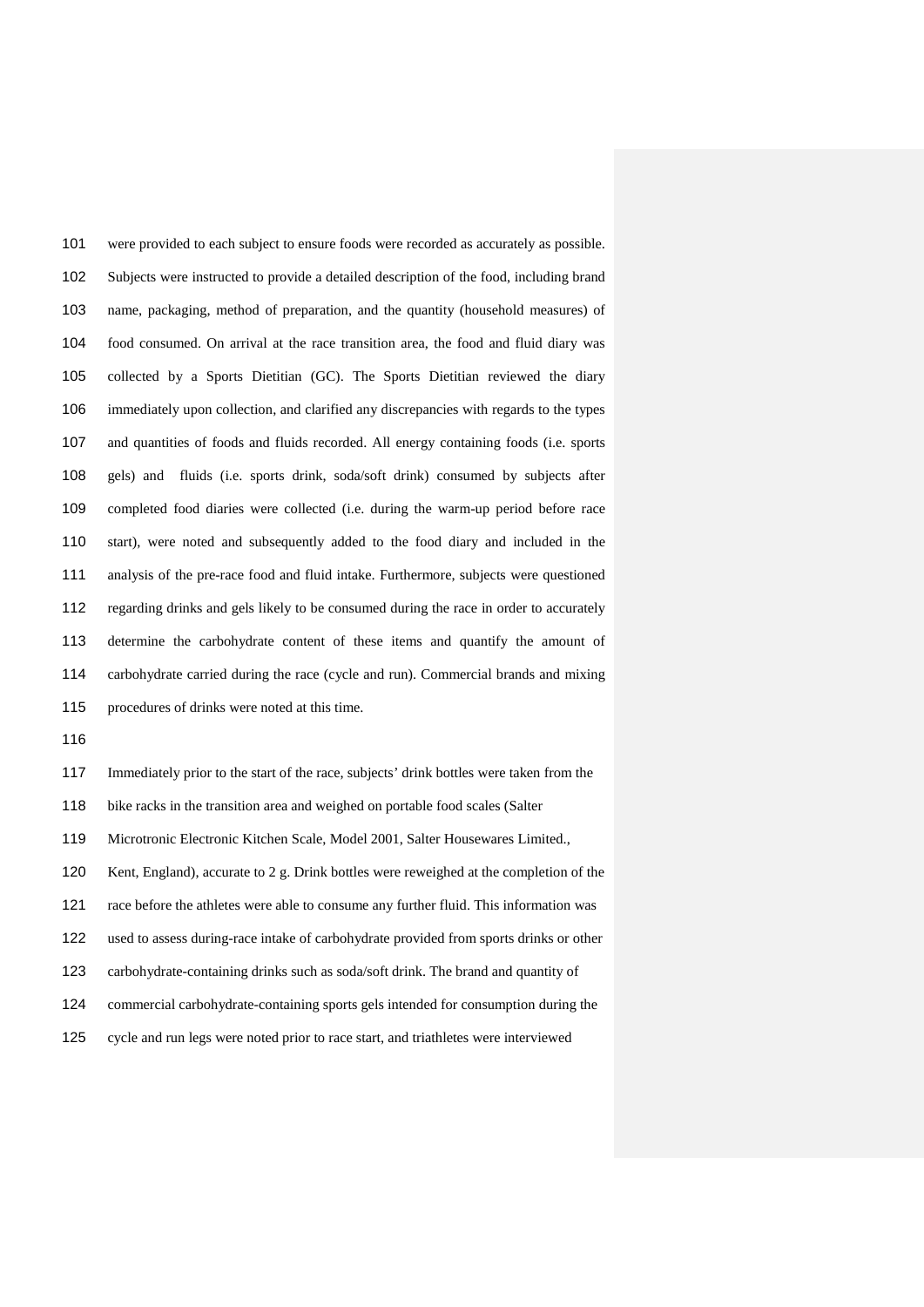| 126 | immediately post-race in order to determine the amount consumed. Athletes were            |
|-----|-------------------------------------------------------------------------------------------|
| 127 | specifically asked about their during-race fluid and gel intakes in order to determine    |
| 128 | whether any carbohydrate containing fluid consumed (reflected by a change in drink        |
| 129 | bottle weight pre/post race) was spilt and the complete contents of carbohydrate-         |
| 130 | containing sports gels consumed. During the run leg, sports gels carried by the           |
| 131 | triathletes provided the only opportunity for the intake of carbohydrate, since the race- |
| 132 | sponsored aid stations provided water as the sole fluid source.                           |
| 133 |                                                                                           |
| 134 | Total energy (kJ), carbohydrate (g), fat (g), protein (g) and dietary fibre (g) of all    |
| 135 | foods and fluids described in the pre-race food and fluid diaries were estimated using    |
| 136 | FoodWorks Professional Edition, Version 3.02, © 1998-2005 (Xyris Software,                |
| 137 | Brisbane, Australia). Dietary analysis was performed by a Sports Dietitian (GC). All      |
| 138 | sports foods and dietary supplements were analysed according to the manufacturers'        |
| 139 | specifications as stipulated on the product labels. Food composition data were            |
| 140 | compiled from Nuttab 95; AusFoods; Australian AusNut and nutritional information          |
| 141 | from food manufacturers entered into the standardised Australian Institute of Sport       |
| 142 | Recipe database. On completion of analysis, data entries were verified against the        |
| 143 | original records provided and written comments noted by the Sports Dietitian (GC) at      |
| 144 | the time of collection.                                                                   |
| 145 |                                                                                           |
|     |                                                                                           |

## *Statistical Analysis*

 Values are presented as mean ± SD. Independent t-tests were used to compare body weight differences and sex. Restricted maximum likelihood (REML) method was employed using JMP software (Version 7.0.2, SAS Institute, Cary NC, USA) under the Analyse/Fit Model platform. The model allowed comparisons between pre-race and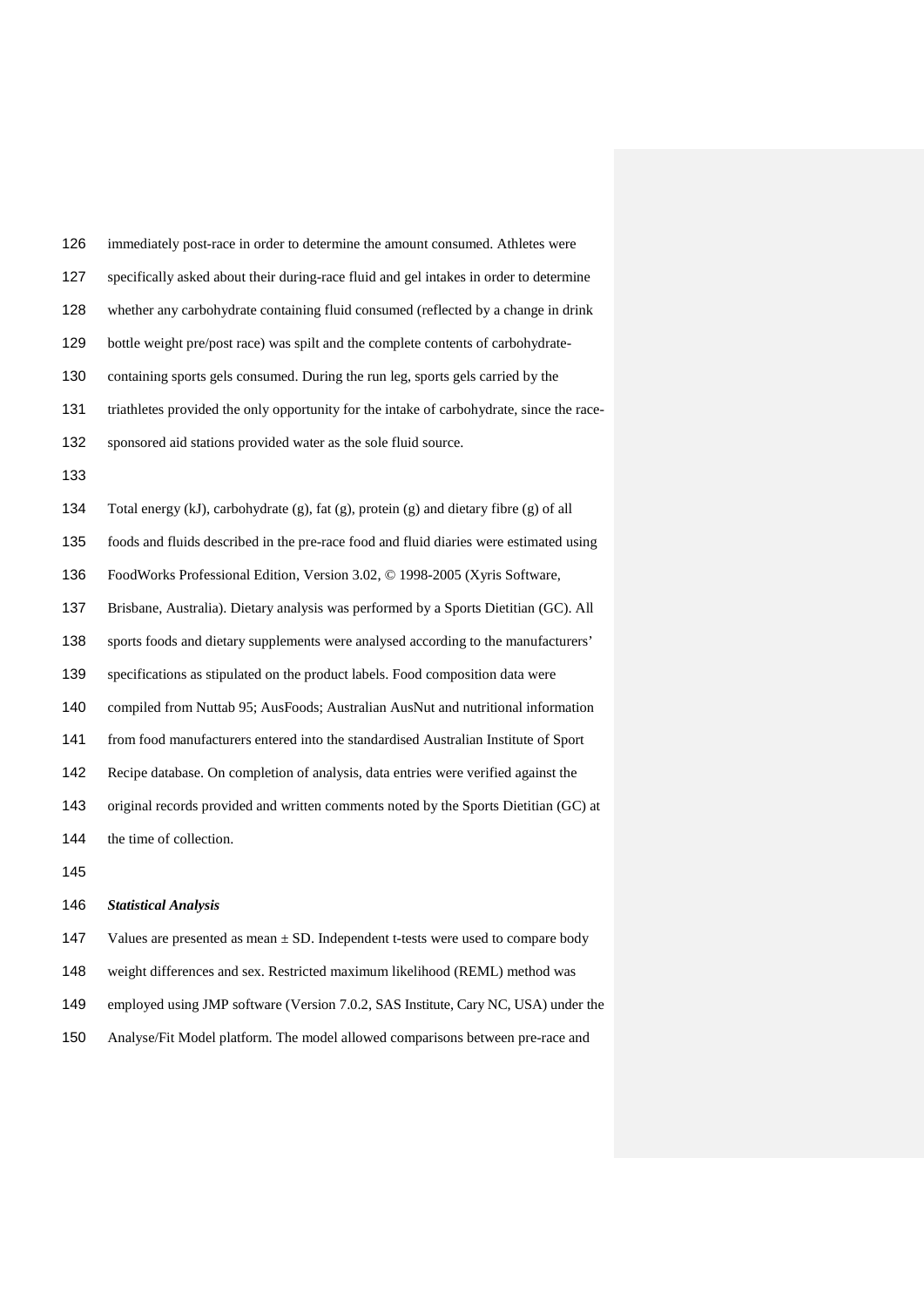during-race nutrient intakes; with sex, race start times (early or late) and race environmental conditions (Warm race conditions – Perth and Mooloolaba; Mild race conditions – Devonport). Further comparisons were undertaken between during-race carbohydrate intake and carbohydrate carried; and, pre- and during-carbohydrate 155 intakes. Statistical significance was accepted at  $p < 0.05$ . **Results** *Subject Characteristics*

 Despite the inherent distractions in collecting information immediately prior to a race, the subject pool involved high level athletes including several World Champions at senior, under 23 and junior elite levels. Mean pre-race body mass for male triathletes 162 (68.6  $\pm$  5.5 kg) was significantly higher than that of female triathletes (59.3  $\pm$  6.1 kg) 163 participating in this study  $(p<0.01)$ .

#### *Pre-race and during-race dietary intakes*

166 The results of pre-race food and fluid intakes nutrient analysis (mean  $\pm$  SD; range)

reported by elite male and female Olympic distance triathletes are summarised in

Table 1. Reported pre-race intakes reflect all food and fluid consumed on the morning

of the race, prior to the race start, including items consumed during and after the

170 warm-up. When corrected for body mass, no differences existed in energy  $(kJ.kg^{-1})$ ,

171 protein  $(g.kg^{-1})$ , fat  $(g.kg^{-1})$  or fibre  $(g.kg^{-1})$  of pre-race meal and snack intakes

between male and female triathletes. Of interest, female triathletes consumed

significantly more carbohydrate when corrected for body mass differences than their

174 male counterparts on the morning of the race  $(p<0.05)$ .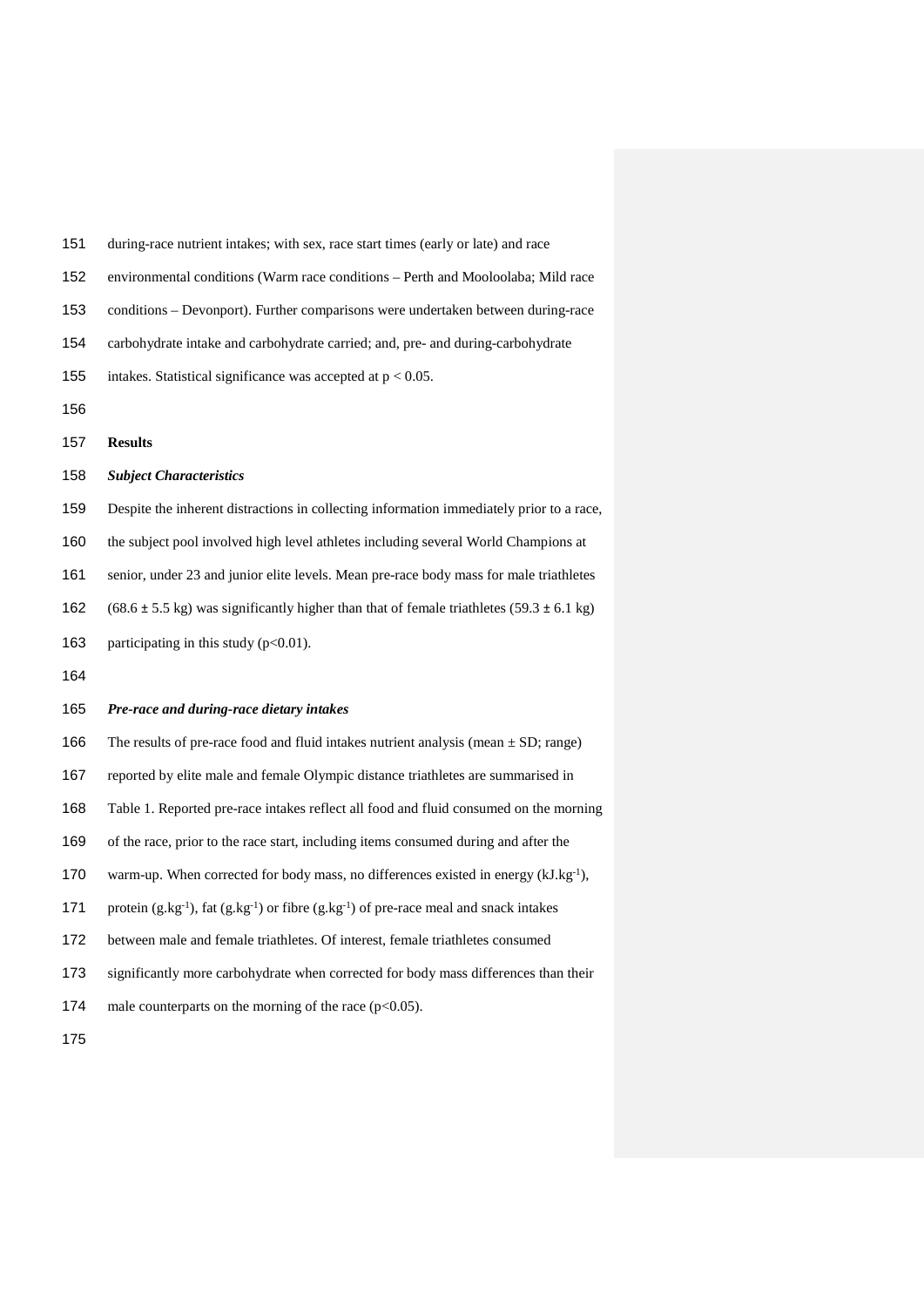| 176 | Figure 1 demonstrates the distribution of pre-race carbohydrate intakes expressed                              |  |
|-----|----------------------------------------------------------------------------------------------------------------|--|
| 177 | relative to body mass (g.kg-1) reported by male and female triathletes in this study.                          |  |
| 178 | Typically, triathletes consumed between 2.1-3.0 g.kg <sup>-1</sup> of carbohydrate during the day,             |  |
| 179 | prior to race start. On two occasions, male triathletes consumed less than 1.0 g.kg <sup>-1</sup> ,            |  |
| 180 | despite race start times of 11.15am or later.                                                                  |  |
| 181 |                                                                                                                |  |
| 182 | Reported pre-race intakes of energy ( $kJ.kg^{-1}$ ), carbohydrate ( $g.kg^{-1}$ ) and protein ( $g.kg^{-1}$ ) |  |
| 183 | <sup>1</sup> ) were significantly higher ( $p$ <0.05) for late race start times compared with early race       |  |
| 184 | start times (Table 2). Athletes consumed 26% more energy (kJ.kg-1) and 24% more                                |  |
| 185 | carbohydrate $(g.kg^{-1})$ when commencing a race after mid-day $(1.00-1.30 \text{pm})$                        |  |
| 186 | compared to a late morning (11.00-11.15am) race start. No significant differences in                           |  |
| 187 | fat or fibre intakes were noted.                                                                               |  |
| 188 |                                                                                                                |  |
| 189 | The triathletes commonly reported the consumption of carbohydrate from sports gels                             |  |
| 190 | (84% of observations) and drinks (69% of observations) during races. Reported                                  |  |
| 191 | during-race intakes of carbohydrate for male and female triathletes are summarised in                          |  |
| 192 | Table 3 (mean $\pm$ SD; range). Absolute and relative amounts of carbohydrate                                  |  |
| 193 | consumed from carbohydrate-containing drinks and carbohydrate-containing sports                                |  |
| 194 | gels during the race are presented. Furthermore, the amount of carbohydrate                                    |  |
| 195 | consumed from the available supplies was analysed (i.e. the amount of carbohydrate                             |  |
| 196 | consumed relative to the total carried by the athlete was calculated as a percentage).                         |  |
| 197 | Seventy-two percent of carbohydrate carried during the race was consumed, which                                |  |
| 198 | explained 91% of the variance observed in during-race carbohydrate intakes                                     |  |
| 199 | (p<0.001). No sex differences were observed for during-race carbohydrate intakes and                           |  |
| 200 | the amount of carbohydrate consumed during the race was not influenced by pre-race                             |  |
|     |                                                                                                                |  |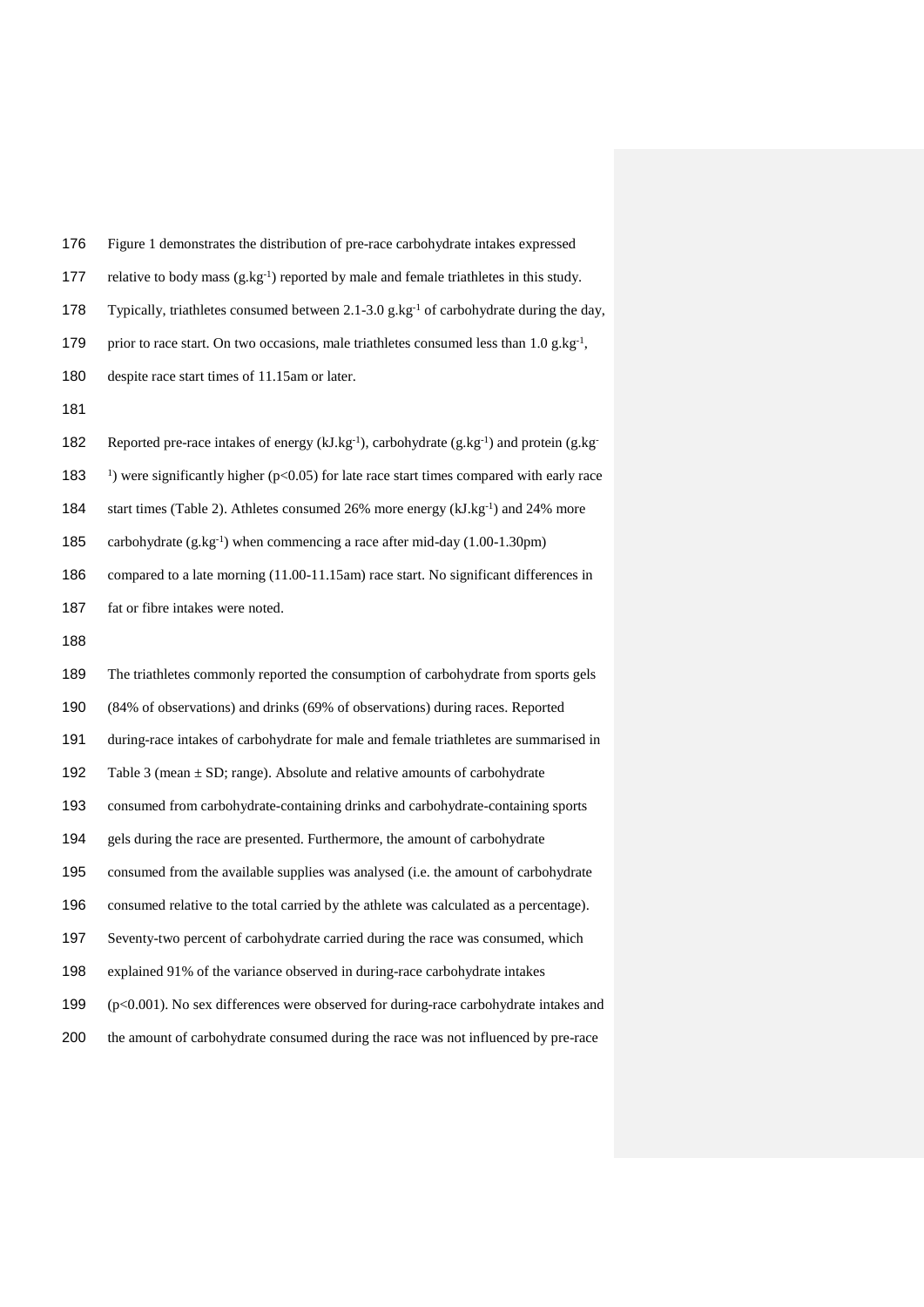| 201 | carbohydrate intake. However, athletes consumed more carbohydrate (p<0.05) during               |
|-----|-------------------------------------------------------------------------------------------------|
| 202 | races in warm weather conditions $(53 \pm 25g)$ compared to races in mild weather               |
| 203 | conditions (41 $\pm$ 21 g). This difference was due to a greater intake of carbohydrate         |
| 204 | ( $p<0.05$ ) from carbohydrate-containing drinks ( $25 \pm 22$ g and $14 \pm 17$ g for warm and |
| 205 | mild conditions, respectively). During warm weather races, athletes carried more                |
| 206 | $(p<0.05)$ carbohydrate (33 ± 25g) from carbohydrate-containing drinks during the               |
| 207 | cycle compared to races held in milder environmental conditions $(19 \pm 19 \text{ g})$ .       |
| 208 |                                                                                                 |
| 209 | Figure 2 demonstrates the distribution of during-race carbohydrate intakes for male             |
| 210 | and female triathletes in this study. Triathletes consumed less than 30 g of                    |
| 211 | carbohydrate during the race from carbohydrate containing drinks and sports gels on             |
| 212 | 25% of observations. One athlete consumed less than 10 g of carbohydrate on two                 |
| 213 | separate occasions.                                                                             |
| 214 |                                                                                                 |
|     |                                                                                                 |

# **Discussion**

- This is the first study to report race-day food and fluid intake practices of elite level
- triathletes contesting draft-legal ODT events to assess pre-race and during-race
- carbohydrate intakes. Mean pre-race carbohydrate intakes of male and female
- 219 triathletes in the current study were approximately 3 g.kg<sup>-1</sup>. Observed pre-race dietary
- practices ensured athletes met current guidelines, which encourage athletes to
- 221 consume 1-4 g carbohydrate.kg<sup>-1</sup>, 1-4 h before exercise (Burke et al., 2001). In
- addition to scheduling breakfast and a snack throughout the morning before the race,
- triathletes in this study commonly consumed carbohydrate in the form of sports
- drinks, energy drinks or sports gels following their warm-up, immediately prior to the
- event to add to their pre-race carbohydrate intake.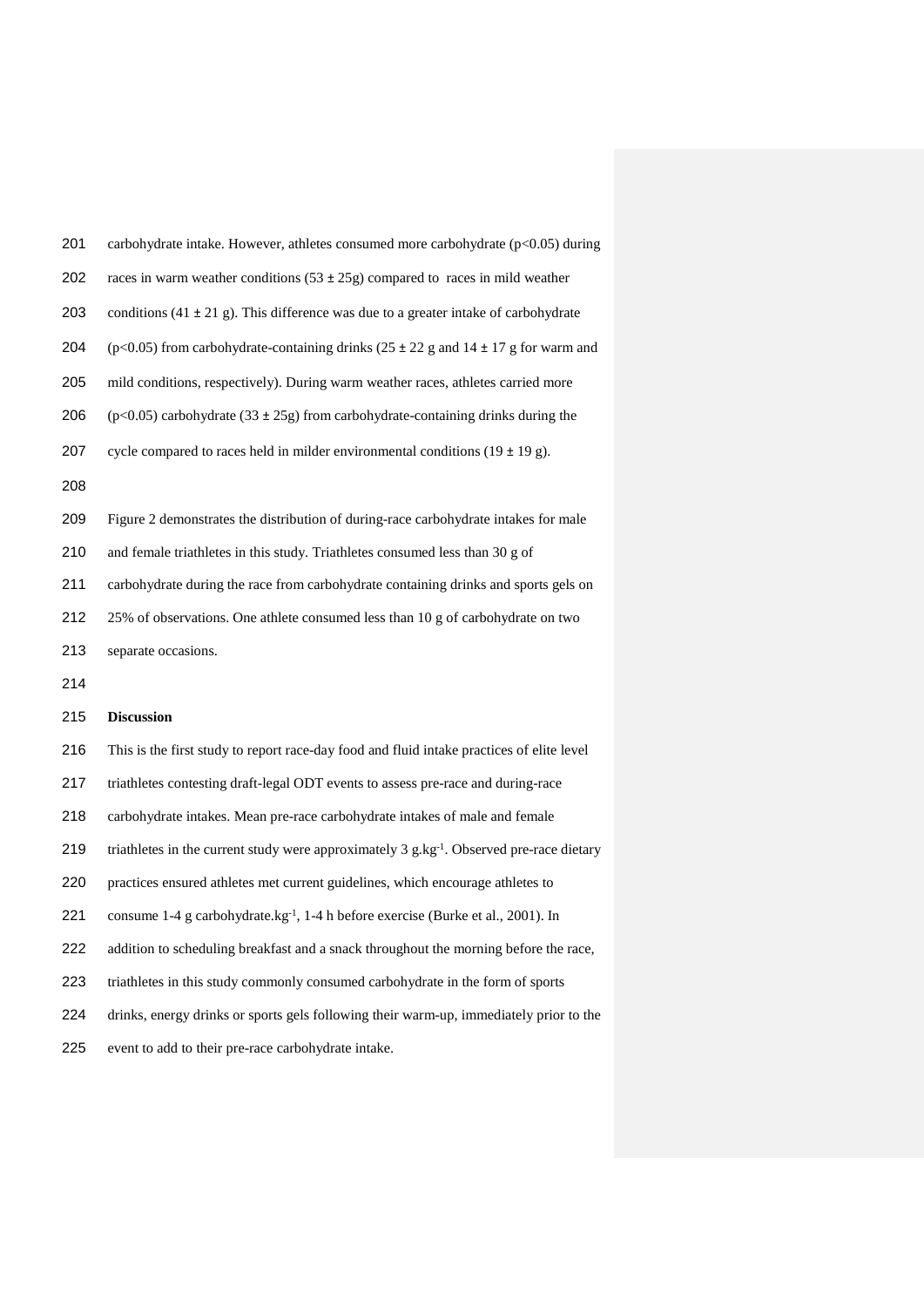| 226 | Studies have shown that the intake of a substantial amount of carbohydrate (~100-300          |
|-----|-----------------------------------------------------------------------------------------------|
| 227 | g) 2-4 h before exercise can improve endurance exercise capacity (Schabort, Bosch,            |
| 228 | Weltan, & Noakes, 1999; Wright, Sherman, & Dernbach, 1991) and enhance                        |
| 229 | performance of an exercise task undertaken at the end of a standardised endurance             |
| 230 | protocol (Neufer et al., 1987; Sherman et al., 1989) compared with an overnight fast.         |
| 231 | These observed benefits are believed to result from an increase in muscle glycogen            |
| 232 | and/or increase in liver glycogen concentrations (Casey et al., 2000). Given liver            |
| 233 | glycogen is substantially reduced after an overnight fast, the consumption of a               |
| 234 | carbohydrate-rich meal may increase these reserves and contribute to maintenance of           |
| 235 | blood glucose levels throughout exercise (Hargreaves, Hawley, & Jeukendrup, 2004).            |
| 236 | This is of practical significance to elite triathletes as the introduction of the draft-legal |
| 237 | cycling format into elite ODT has resulted in highly variable workloads during the            |
| 238 | cycling stages compared with non-drafting events (Bentley, Cox, Green, & Laursen,             |
| 239 | 2008). Variable intensity cycling has been shown to elevate carbohydrate oxidation            |
| 240 | during the early stages of exercise and increase total plasma glucose oxidation during        |
| 241 | a prolonged endurance cycling protocol (Palmer, Borghouts, Noakes, & Hawley,                  |
| 242 | 1999; Palmer, Noakes, & Hawley, 1997).                                                        |
| 243 |                                                                                               |
| 244 | A unique feature of elite ODT racing is that race start times typically commence              |
| 245 | around mid-day. In our study, race start times varied from 11.00am to 1.30pm, which           |
| 246 | contrasts with start times of age-group and long course triathlon events which are            |
| 247 | typically 6.00-7.00am. Lindeman (1990) reported that 40% of participants contesting           |
| 248 | a short-course triathlon (1.3km swim, 40km cycle and 10km run) which started at               |
| 249 | 7.30 am, omitted breakfast on the morning of the event. By contrast, triathletes in our       |
|     |                                                                                               |

study consumed significantly greater intakes of energy and carbohydrate before races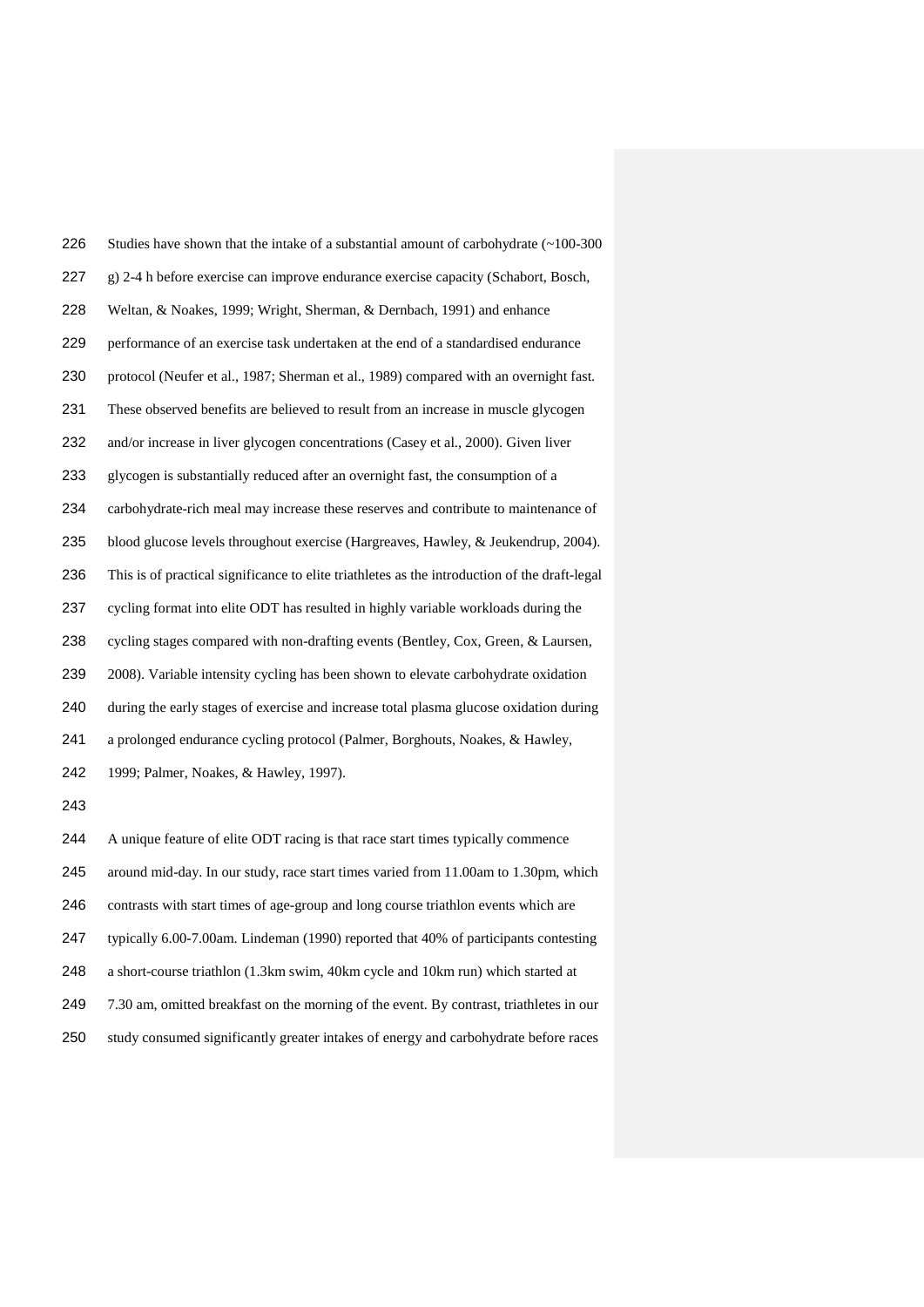| 251 | scheduled after mid-day (Table 2). As might be expected, a later race start provided         |
|-----|----------------------------------------------------------------------------------------------|
| 252 | athletes with more time and opportunities to eat; it was typical for athletes in our         |
| 253 | study to schedule two meals or substantial snacks prior to afternoon race starts. The        |
| 254 | observed difference in pre-race nutrient intakes between our study and that of               |
| 255 | Lindeman (1990), provides direct support that race start time can influence pre-race         |
| 256 | nutrition habits of athletes contesting endurance competition. Therefore, sports             |
| 257 | nutrition professionals should consider race start time when interpreting current pre-       |
| 258 | race nutrition guidelines for carbohydrate intake.                                           |
| 259 |                                                                                              |
| 260 | Carbohydrate ingestion during endurance exercise (>90 min duration) has been                 |
| 261 | consistently shown to improve exercise capacity and performance in single modality           |
| 262 | exercise tasks (Angus, Hargreaves, Dancey, & Febbraio, 2000; Coggan & Coyle,                 |
| 263 | 1987, 1988; Coyle, Coggan, Hemmert, & Ivy, 1986; Coyle et al., 1983; Langenfeld,             |
| 264 | Seifert, Rudge, & Bucher, 1994; McConell, Kloot, & Hargreaves, 1996; Mitchell et             |
| 265 | al., 1989; Tsintzas, Liu, Williams, Campbell, & Gaitanos, 1993; Wilber & Moffatt,            |
| 266 | 1992; Wright et al., 1991). The observed benefits of carbohydrate ingestion during           |
| 267 | prolonged exercise are most likely due to the maintenance of blood glucose                   |
| 268 | concentrations and carbohydrate oxidation in the latter stages of exercise (Coggan &         |
| 269 | Coyle, 1987, 1988; Coyle & Montain, 1992; Mitchell et al., 1989).                            |
| 270 |                                                                                              |
| 271 | Triathletes who participated in this study typically failed to meet the current              |
| 272 | guidelines for carbohydrate intake during endurance exercise. The American College           |
| 273 | of Sports Medicine suggests that athletes consume 30-60 g.h <sup>-1</sup> of carbohydrate in |

- events greater than 90 min duration (Sawka et al., 2007). Sixty-six percent of
- observations, triathletes consumed less than 60 g of carbohydrate during the race, with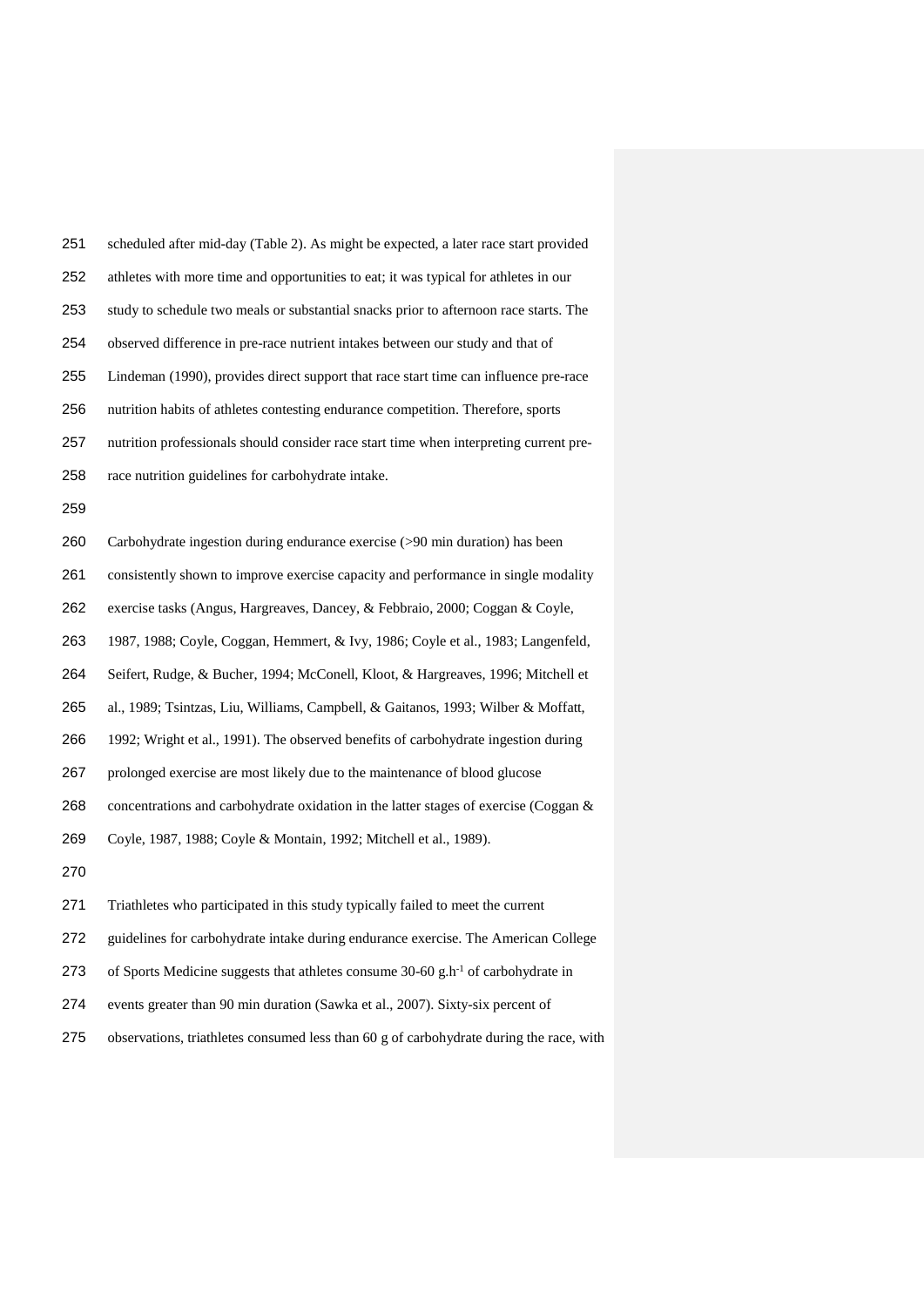| 276 | an average total race intake of $48 \pm 25$ g carbohydrate and $49 \pm 25$ g carbohydrate for                       |
|-----|---------------------------------------------------------------------------------------------------------------------|
| 277 | males and females, respectively. Given average race times of 1:57:07 h and 2:08:12 h,                               |
| 278 | hourly carbohydrate intakes were $\sim$ 25 g and $\sim$ 23 g for males and females,                                 |
| 279 | respectively. Despite failing to meet suggested carbohydrate intake guidelines during                               |
| 280 | exercise, athletes in this study typically consumed carbohydrate-containing drinks and                              |
| 281 | sports gels during the event. The more carbohydrate carried during the race, the more                               |
| 282 | athletes consumed. This finding is in contrast to earlier studies which reported that                               |
| 283 | athletes typically consume water only during short (i.e. ODT events) duration                                       |
| 284 | triathlon events (Burke & Read, 1987; Lindeman, 1990). Likely explanations for                                      |
| 285 | higher during-race carbohydrate intakes amongst athletes in the current study include:                              |
| 286 | a greater awareness of the benefits of consuming carbohydrate during exercise;                                      |
| 287 | increased access to sports drinks and sports foods at races; increased popularity of                                |
| 288 | sports gels as an alternate source of carbohydrate to sports drinks; sponsorship                                    |
| 289 | arrangements; and, promotion of sports drinks and sports foods through various media                                |
| 290 | avenues (i.e. triathlon magazines, internet, and television commercials).                                           |
| 291 |                                                                                                                     |
| 292 | Triathletes contesting long course triathlon events consume higher rates of                                         |
| 293 | carbohydrate than that observed in our study. Kimber et al (2002) reported                                          |
| 294 | carbohydrate intakes of 81.8 $\pm$ 14.9 g.h <sup>-1</sup> and 62.3 $\pm$ 18.7 g.h <sup>-1</sup> for male and female |
| 295 | Ironman competitors, respectively. Lower rates of carbohydrate ingestion in our                                     |
| 296 | study, likely reflect the limited time available for ingestion of carbohydrate                                      |
| 297 | (Jeukendrup et al., 2005), reduced gastrointestinal tolerance at higher intensities of                              |
| 298 | exercise (Bentley et al., 2008) and race nutrition strategies adopted by individual                                 |
| 299 | athletes. Whether it would be beneficial to consume higher carbohydrate intakes                                     |
| 300 | during an ODT event than we observed among our subjects cannot be addressed by                                      |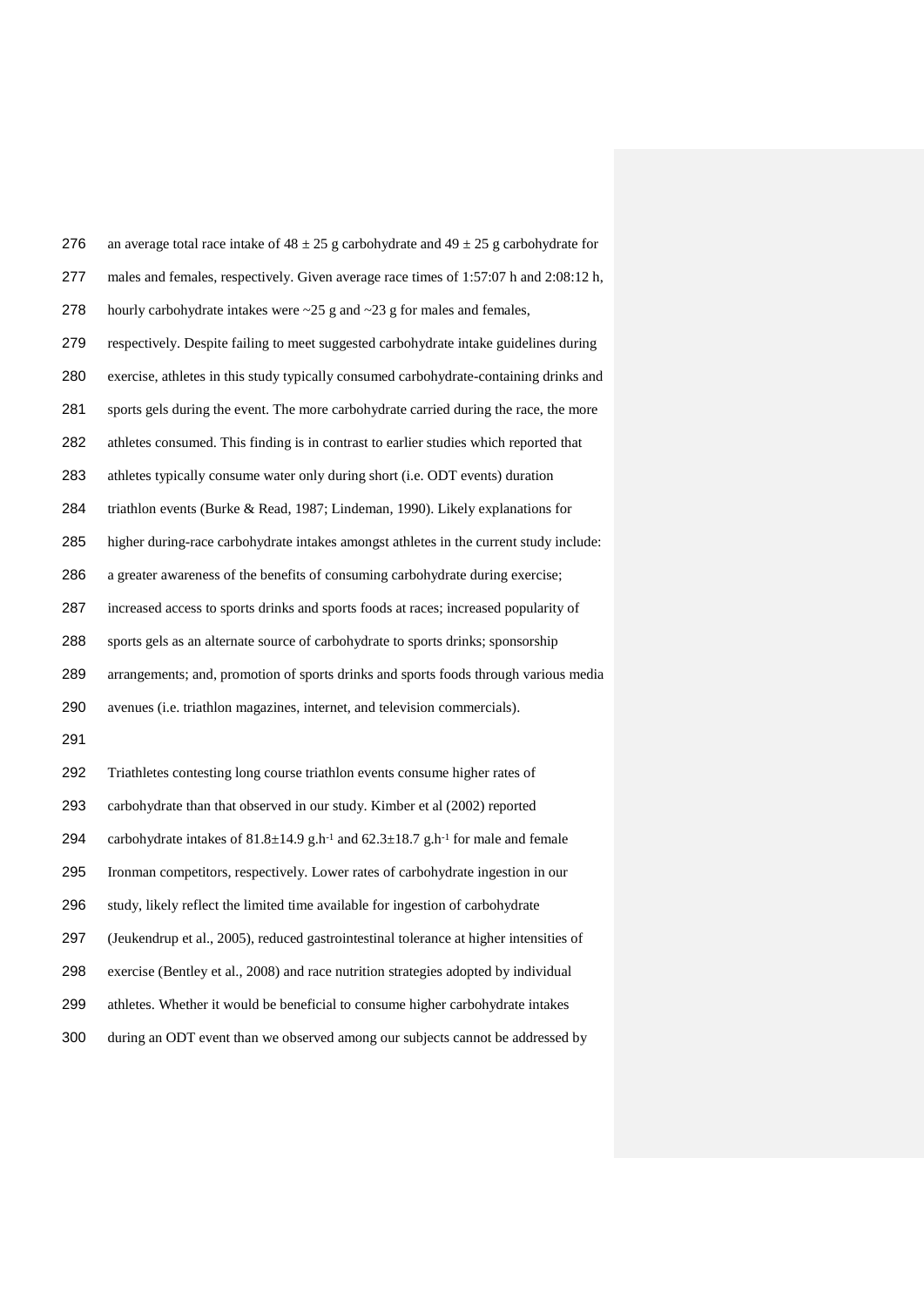the design of our study. However, it has previously been shown that carbohydrate intakes below the recommended range can enhance endurance exercise performance 303 (Maughan et al., 1996). Furthermore, in non-endurance activities lasting  $\sim 60$  mins where muscle fuel stores are not limiting, there is evidence that the consumption of very small amounts of carbohydrate – even the use of a carbohydrate mouth wash- can provide benefits to the central nervous system to reduce the perception of effort and enhance pacing (Carter, Jeukendrup, & Jones, 2004; Chambers, Bridge, & Jones, 2009). This may have some relevance to a triathlon where different activities and muscle groups (e.g. swimming, cycling and running) contribute to the total exercise time and may not be individually limited by fuel availability. In other words, although the ODT fulfils the general criteria of an endurance sport, we are presently uncertain whether it truly fits all the expected nutritional characteristics.

 The cycle leg of an ODT event presents most opportunity for carbohydrate intake and better tolerance for fluid and food (i.e. sports gel) intake compared to the swim and run. In our study, despite failing to meet hourly carbohydrate intake recommendations during exercise, all triathletes consumed some carbohydrate during the cycle leg. Athletes used carbohydrate-containing drinks (namely sports drink) and sports gels routinely during the cycle. In contrast, carbohydrate was consumed during the run in only 20% of observations, in the form of a carbohydrate-containing sports gel. Sports gels were used in 85% of during-race observations by athletes in this study. Athletes relied on them as the only source of carbohydrate in 32% of during-race observations; or in combination with sports drinks in 53% of observations. Sports gels provide a compact, reliable carbohydrate alternative to carbohydrate-containing drinks, particularly for athletes who dislike consuming sweet fluids while racing.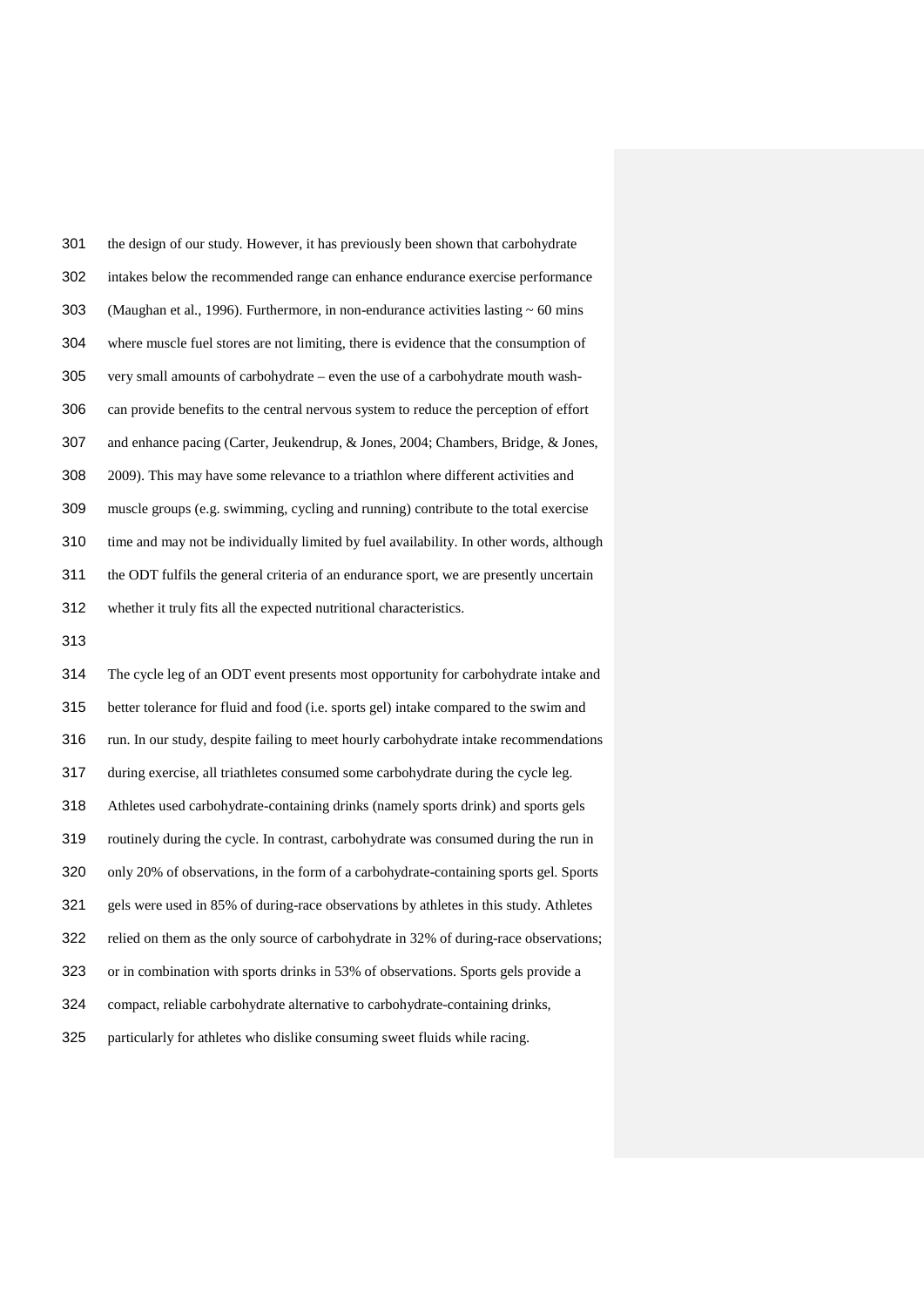| 326 | In our study, observed carbohydrate intakes from triathletes contesting ODT events      |
|-----|-----------------------------------------------------------------------------------------|
| 327 | held in warm environmental conditions (Mooloolaba and Perth races) were 23%             |
| 328 | greater than those observed in races contested in mild conditions (Devonport race).     |
| 329 | This difference was due to greater amounts of carbohydrate-containing drinks being      |
| 330 | consumed when racing in warm weather conditions. This finding suggests that             |
| 331 | athletes consume more carbohydrate by virtue of increasing their fluid intake, with no  |
| 332 | specific intent to increase carbohydrate intake. This is of practical significance to   |
| 333 | sports nutrition professionals as different strategies need to be implemented, and      |
| 334 | sources of carbohydrate (drinks versus gels) prioritised when counselling athletes      |
| 335 | contesting ODT events in varying environmental conditions. Failure to account for       |
| 336 | environmental conditions when advising athletes with regards to race nutrition          |
| 337 | strategies will result in markedly different during-race carbohydrate intakes.          |
| 338 |                                                                                         |
|     |                                                                                         |
| 339 | A primary finding from the current study was the large variation in the observed pre-   |
| 340 | race and during-race carbohydrate intakes of participating athletes (see Figures 1 and  |
| 341 | 2). There are several factors that are likely to influence an athletes' race-day        |
| 342 | carbohydrate intake such as their routine nutrition practices in training, relative     |
| 343 | experience of the athlete at racing ODT events, tolerance of food and fluids on race-   |
| 344 | day, organisation and assess to suitable options, the dynamics of the race and          |
| 345 | subsequent opportunities for intake, previous experience of gastrointestinal upset      |
| 346 | while racing, previous nutrition education and their personal perceptions regarding the |
| 347 | importance of carbohydrate before and during competition.                               |
| 348 |                                                                                         |

conditions of high carbohydrate availability by incorporating adequate carbohydrate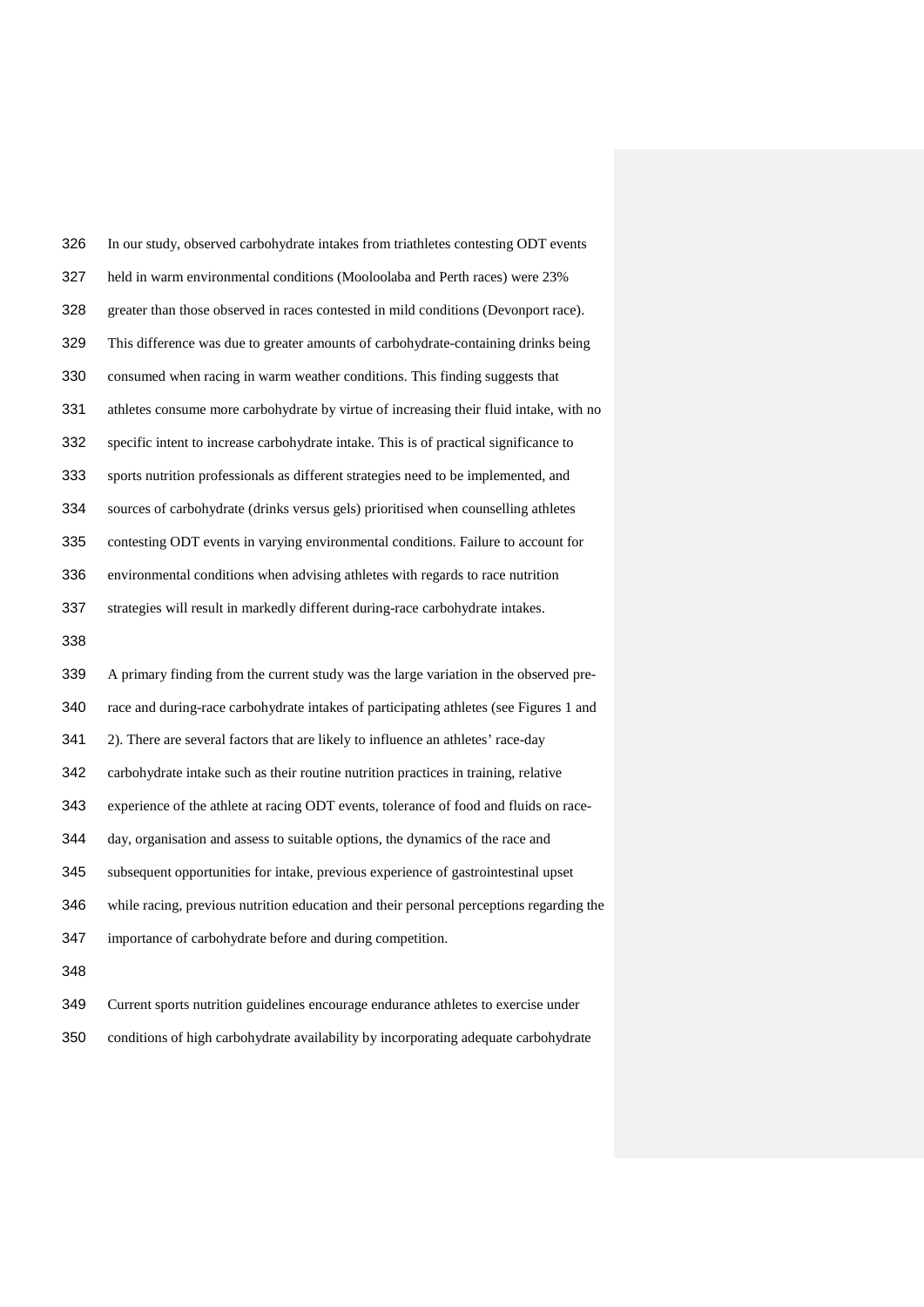| 351 | before and during exercise in daily training and competition (Rodriguez et al., 2009).   |
|-----|------------------------------------------------------------------------------------------|
| 352 | The findings of this study suggest that ODT athletes typically meet current sports       |
| 353 | nutrition guidelines for pre-exercise carbohydrate, however fail to meet suggested       |
| 354 | carbohydrate intake guidelines during actual competition for endurance activity. In      |
| 355 | order to determine the significance of these findings on metabolism and performance      |
| 356 | for endurance trained athletes, it is important to consider the interaction that exists  |
| 357 | between pre-exercise carbohydrate feeding and during exercise carbohydrate               |
| 358 | ingestion (Hawley & Burke, 1997). It is possible that consuming carbohydrate during      |
| 359 | exercise, overrides the likely benefits associated with consuming a pre-exercise         |
| 360 | carbohydrate meal (Febbraio, Chiu, Angus, Arkinstall, & Hawley, 2000). However,          |
| 361 | the reverse could also be true; the benefits of a pre-exercise carbohydrate-containing   |
| 362 | meal may override the likely benefits associated with consuming carbohydrate during      |
| 363 | exercise (Beelen, Berghuis, Ballak, Jeukendrup, & van Loon, 2009; Desbrow,               |
| 364 | Anderson, Barrett, Rao, & Hargreaves, 2004). Findings from this study, provide no        |
| 365 | evidence that athletes adjust their during-race carbohydrate intakes in response to pre- |
| 366 | race intake of carbohydrate.                                                             |
| 367 |                                                                                          |
| 368 | In conclusion, athletes in the current study consumed adequate carbohydrate in their     |
| 369 | pre-exercise meal to meet current sports nutrition guidelines, with the later timing of  |
| 370 | the race start appearing to support this practice. However, the findings of this study   |
| 371 | demonstrate the difficulty faced by athletes in meeting current guidelines for           |
| 372 | carbohydrate intake during exercise in high intensity endurance competition where        |
| 373 | opportunities for intake and tolerance of ingesting carbohydrate-containing drinks and   |

- sports gels are reduced. Further research is warranted to investigate the possible
- benefits on performance of consuming higher rates of carbohydrate than observed in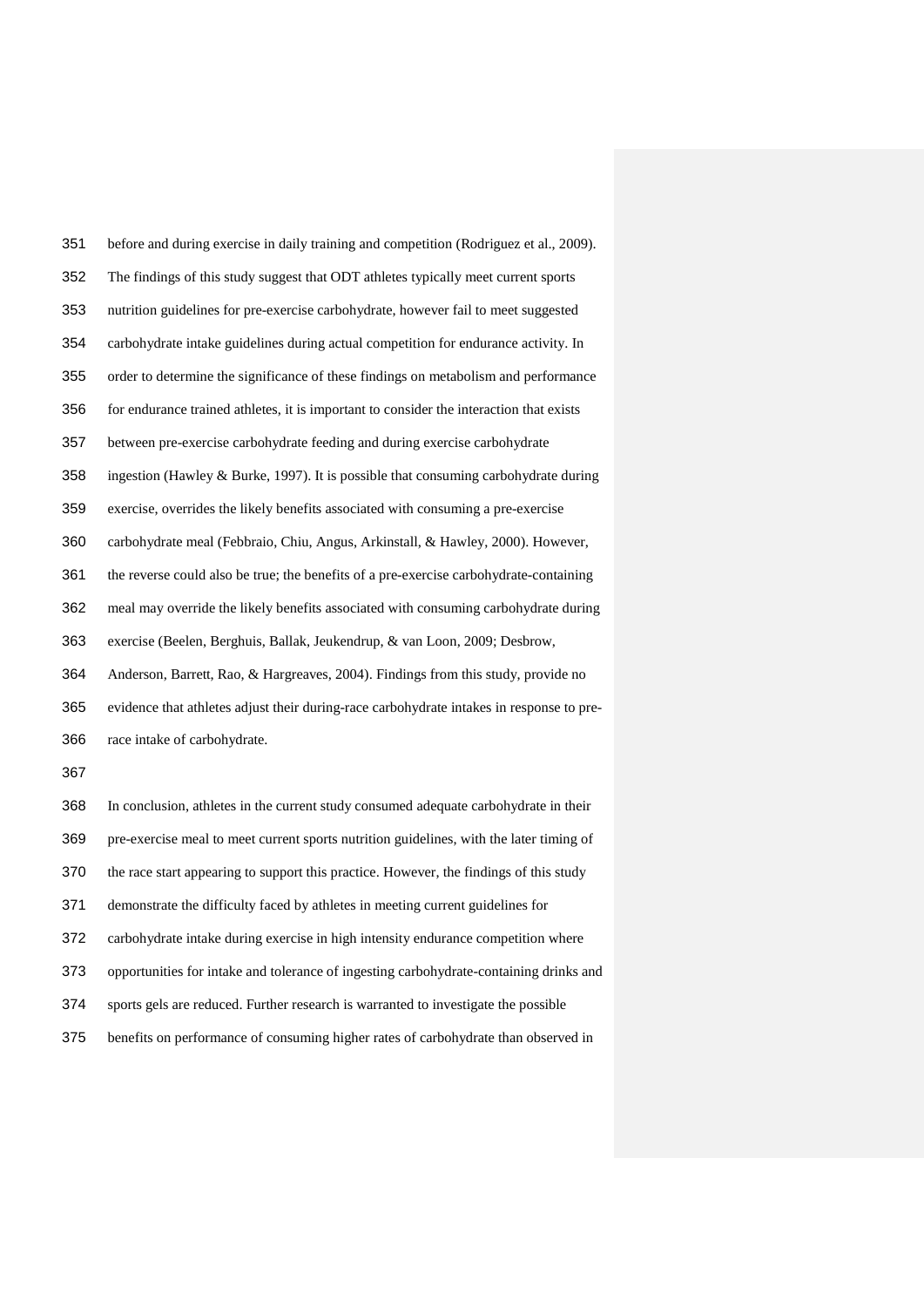- this study. Given the challenges a triathlete may face in meeting suggested
- competition nutrition guidelines, athletes are best advised to seek the assistance of a
- sports nutrition expert in order to devise a pre-race and race nutrition strategy to
- optimise their competition performance.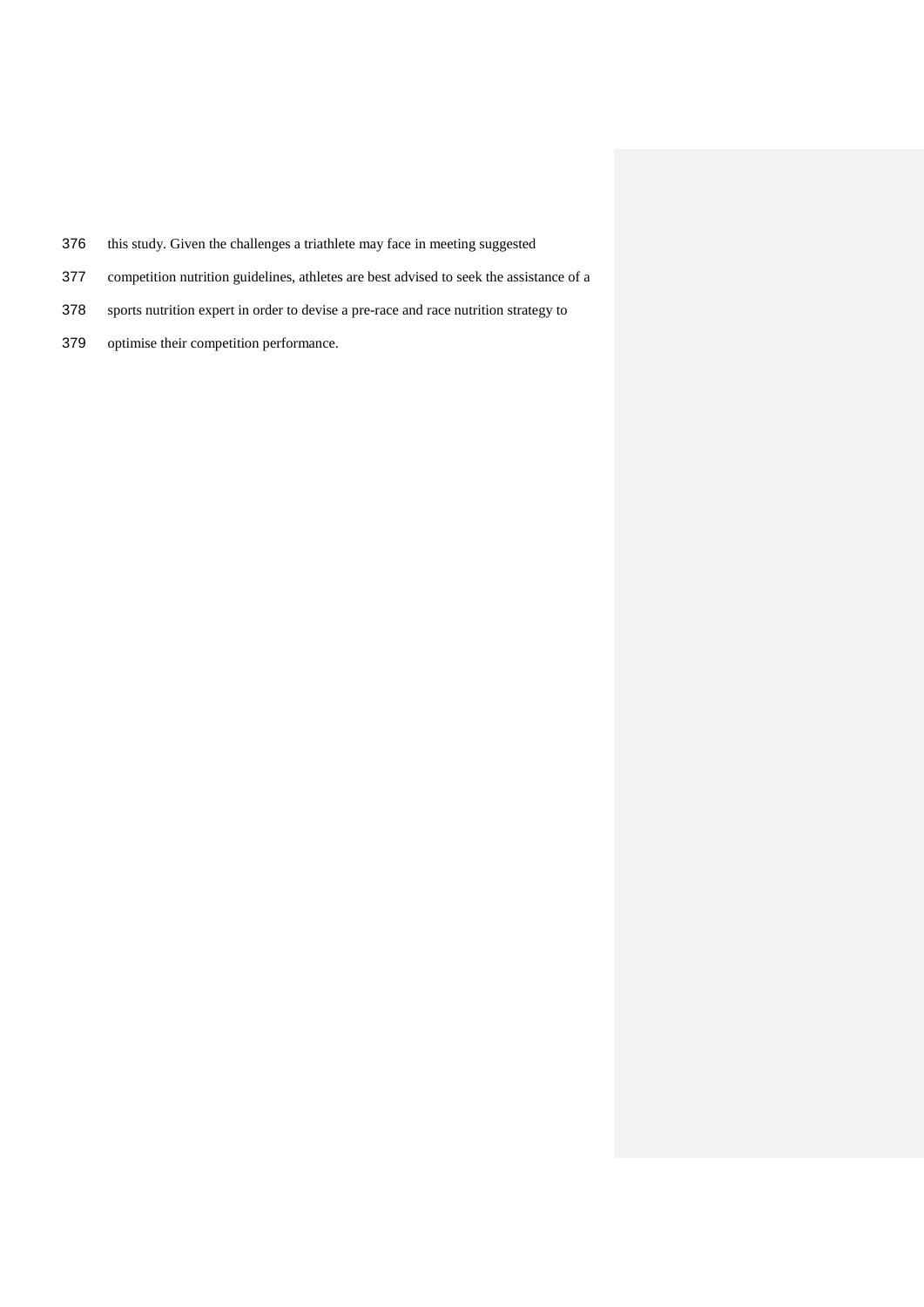## **References**

- Angus, D. J., Hargreaves, M., Dancey, J., & Febbraio, M. A. (2000). Effect of carbohydrate or carbohydrate plus medium-chain triglyceride ingestion on cycling time trial performance. *J Appl Physiol, 88*(1), 113-119.
- Beelen, M., Berghuis, J., Ballak, S. B., Jeukendrup, A. E., & van Loon, L. J. C. (2009). Carbohydrate mouth rinsing in the fed state: Lack of enhancement of time-trial performance. *Int J Sport Nutr Exerc Metab, 19*(4), 400-409.
- Bentley, D. J., Cox, G. R., Green, D., & Laursen, P. B. (2008). Maximising performance in triathlon: applied physiological and nutritional aspects of elite and non-elite competitions. *J Sci Med Sport, 11*(4), 407-416.
- Burke, L. M., Cox, G. R., Cummings, N. K., & Desbrow, B. (2001). Guidelines for daily carbohydrate intake: do athletes achieve them? *Sports Med, 31*(4), 267- 299.
- Burke, L. M., & Read, R. S. D. (1987). Diet patterns of elite Australian Male Triathletes. *The Physician and Sportsmedicine, 15*(2), 140-155.
- Carter, J. M., Jeukendrup, A. E., & Jones, D. A. (2004). The effect of carbohydrate mouth rinse on 1-h cycle time trial performance. *Med Sci Sports Exerc, 36*(12), 2107-2111.
- Casey, A., Mann, R., Banister, K., Fox, J., Morris, P. G., Macdonald, I. A., et al. (2000). Effect of carbohydrate ingestion on glycogen resynthesis in human liver and skeletal muscle, measured by (13)C MRS. *Am J Physiol Endocrinol Metab, 278*(1), E65-75.
- Chambers, E. S., Bridge, M. W., & Jones, D. A. (2009). Carbohydrate sensing in the human mouth: effects on exercise performance and brain activity. *J Physiol, 587*(Pt 8), 1779-1794.
- Coggan, A. R., & Coyle, E. F. (1987). Reversal of fatigue during prolonged exercise by carbohydrate infusion or ingestion. *J Appl Physiol, 63*(6), 2388-2395.
- Coggan, A. R., & Coyle, E. F. (1988). Effect of carbohydrate feedings during highintensity exercise. *J Appl Physiol, 65*(4), 1703-1709.
- Coyle, E. F. (2004). Fluid and fuel intake during exercise. *J Sports Sci, 22*(1), 39-55.
- Coyle, E. F., Coggan, A. R., Hemmert, M. K., & Ivy, J. L. (1986). Muscle glycogen utilization during prolonged strenuous exercise when fed carbohydrate. *J Appl Physiol, 61*(1), 165-172.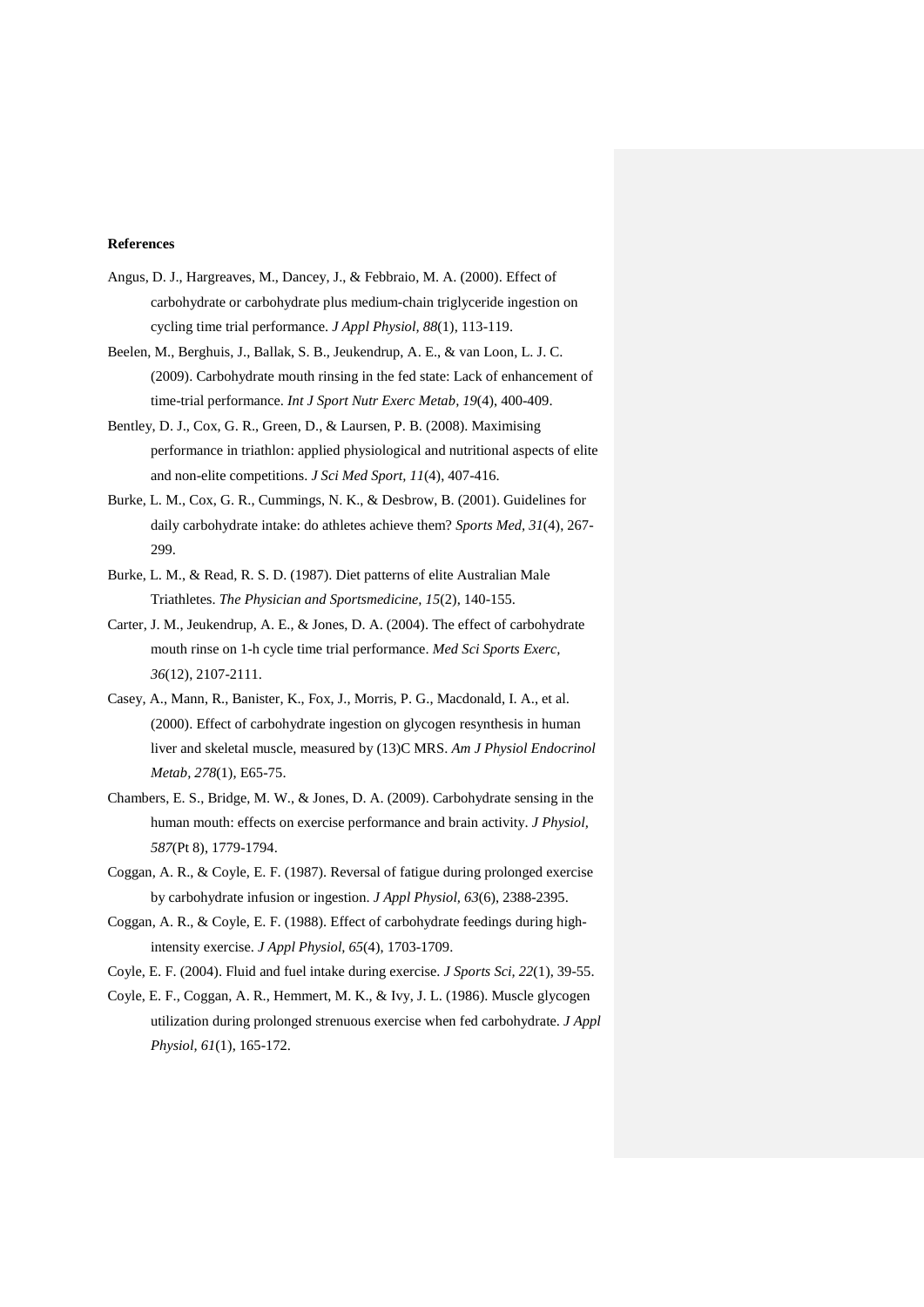- Coyle, E. F., Hagberg, J. M., Hurley, B. F., Martin, W. H., Ehsani, A. A., & Holloszy, J. O. (1983). Carbohydrate feeding during prolonged strenuous exercise can delay fatigue. *J Appl Physiol, 55*(1 Pt 1), 230-235.
- Coyle, E. F., & Montain, S. J. (1992). Benefits of fluid replacement with carbohydrate during exercise. *Med Sci Sports Exerc, 24*(9 Suppl), S324-330.
- Davis, J. M., Burgess, W. A., Slentz, C. A., Bartoli, W. P., & Pate, R. R. (1988). Effects of ingesting 6% and 12% glucose/electrolyte beverages during prolonged intermittent cycling in the heat. *Eur J Appl Physiol Occup Physiol, 57*(5), 563-569.
- Desbrow, B., Anderson, S., Barrett, J., Rao, E., & Hargreaves, M. (2004). Carbohydrate-electrolyte feedings and 1 h time trial cycling performance. *Int J Sport Nutr Exerc Metab, 14*(5), 541-549.
- Febbraio, M. A., Chiu, A., Angus, D. J., Arkinstall, M. J., & Hawley, J. A. (2000). Effects of carbohydrate ingestion before and during exercise on glucose kinetics and performance. *J Appl Physiol, 89*(6), 2220-2226.
- Hargreaves, M., Hawley, J. A., & Jeukendrup, A. (2004). Pre-exercise carbohydrate and fat ingestion: effects on metabolism and performance. *J Sports Sci, 22*(1), 31-38.
- Hawley, J. A., & Burke, L. M. (1997). Effect of meal frequency and timing on physical performance. *Br J Nutr, 77 Suppl 1*, S91-103.
- Jeukendrup, A. E., & Jentjens, R. (2000). Oxidation of carbohydrate feedings during prolonged exercise: current thoughts, guidelines and directions for future research. *Sports Med, 29*(6), 407-424.
- Jeukendrup, A. E., Jentjens, R. L., & Moseley, L. (2005). Nutritional considerations in triathlon. *Sports Med, 35*(2), 163-181.
- Kimber, N. E., Ross, J. J., Mason, S. L., & Speedy, D. B. (2002). Energy balance during an ironman triathlon in male and female triathletes. *Int J Sport Nutr Exerc Metab, 12*(1), 47-62.
- Langenfeld, M. E., Seifert, J. G., Rudge, S. R., & Bucher, R. J. (1994). Effect of carbohydrate ingestion on performance of non-fasted cyclists during a simulated 80-mile time trial. *J Sports Med Phys Fitness, 34*(3), 263-270.
- Lindeman, A. K. (1990). Eating and training habits of triathletes: a balancing act. *J Am Diet Assoc, 90*(7), 993-995.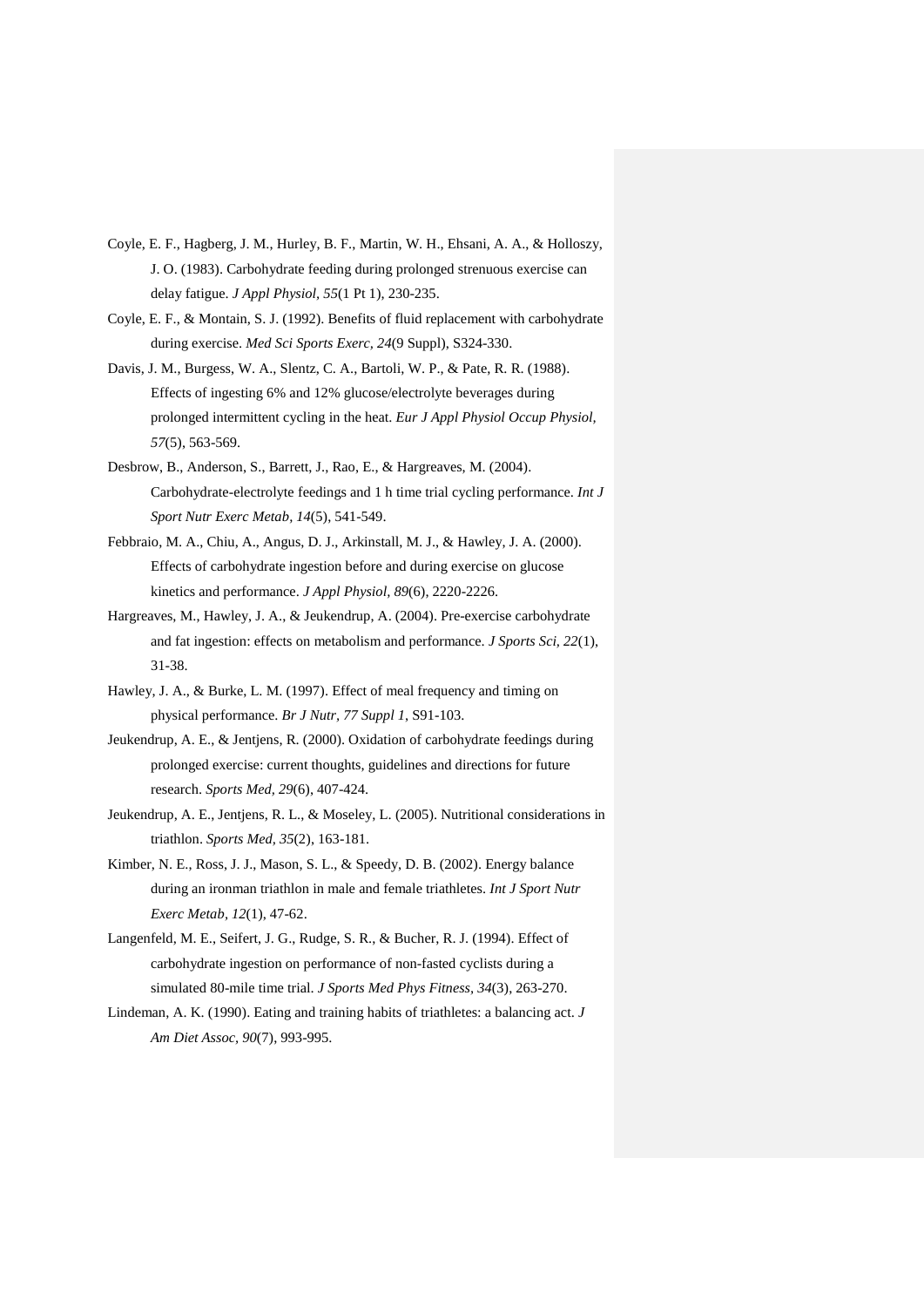| Maughan, R. J., Bethell, L. R., & Leiper, J. B. (1996). Effects of ingested fluids on   |                                              |
|-----------------------------------------------------------------------------------------|----------------------------------------------|
| exercise capacity and on cardiovascular and metabolic responses to prolonged            |                                              |
| exercise in man. Exp Physiol, 81(5), 847-859.                                           |                                              |
| McConell, G., Kloot, K., & Hargreaves, M. (1996). Effect of timing of carbohydrate      |                                              |
| ingestion on endurance exercise performance. Med Sci Sports Exerc, 28(10),              |                                              |
| 1300-1304.                                                                              |                                              |
| Mitchell, J. B., Costill, D. L., Houmard, J. A., Fink, W. J., Pascoe, D. D., & Pearson, |                                              |
| D. R. (1989). Influence of carbohydrate dosage on exercise performance and              |                                              |
| glycogen metabolism. J Appl Physiol, 67(5), 1843-1849.                                  | Formatted: Spanish (Spain, Traditional Sort) |
| Mora-Rodriguez, R., Del Coso, J., Aguado-Jimenez, R., & Estevez, E. (2007).             |                                              |
| Separate and combined effects of airflow and rehydration during exercise in             |                                              |
| the heat. Med Sci Sports Exerc, 39(10), 1720-1726.                                      |                                              |
| Neufer, P. D., Costill, D. L., Flynn, M. G., Kirwan, J. P., Mitchell, J. B., & Houmard, |                                              |
| J. (1987). Improvements in exercise performance: effects of carbohydrate                |                                              |
| feedings and diet. J Appl Physiol, 62(3), 983-988.                                      |                                              |
| Palmer, G. S., Borghouts, L. B., Noakes, T. D., & Hawley, J. A. (1999). Metabolic       |                                              |
| and performance responses to constant-load vs. variable-intensity exercise in           |                                              |
| trained cyclists. J Appl Physiol, 87(3), 1186-1196.                                     |                                              |
| Palmer, G. S., Noakes, T. D., & Hawley, J. A. (1997). Effects of steady-state versus    |                                              |
| stochastic exercise on subsequent cycling performance. Med Sci Sports Exerc,            |                                              |
| 29(5), 684-687.                                                                         |                                              |
| Rehrer, N. J., van Kemenade, M., Meester, W., Brouns, F., & Saris, W. H. (1992).        |                                              |
| Gastrointestinal complaints in relation to dietary intake in triathletes. Int J         |                                              |
| Sport Nutr, 2(1), 48-59.                                                                |                                              |
| Rodriguez, N. R., DiMarco, N. M., & Langley, S. (2009). Position of the American        | Formatted: Spanish (Spain, Traditional Sort) |
| Dietetic Association, Dietitians of Canada, and the American College of                 |                                              |
| Sports Medicine: Nutrition and athletic performance. J Am Diet Assoc, 109(3),           |                                              |
| 509-527.                                                                                |                                              |
| Sawka, M. N., Burke, L. M., Eichner, E. R., Maughan, R. J., Montain, S. J., &           |                                              |
| Stachenfeld, N. S. (2007). American College of Sports Medicine position                 |                                              |
| stand. Exercise and fluid replacement. Med Sci Sports Exerc, 39(2), 377-390.            |                                              |
| Schabort, E. J., Bosch, A. N., Weltan, S. M., & Noakes, T. D. (1999). The effect of a   |                                              |
| preexercise meal on time to fatigue during prolonged cycling exercise. Med              |                                              |
| Sci Sports Exerc, 31(3), 464-471.                                                       |                                              |
|                                                                                         |                                              |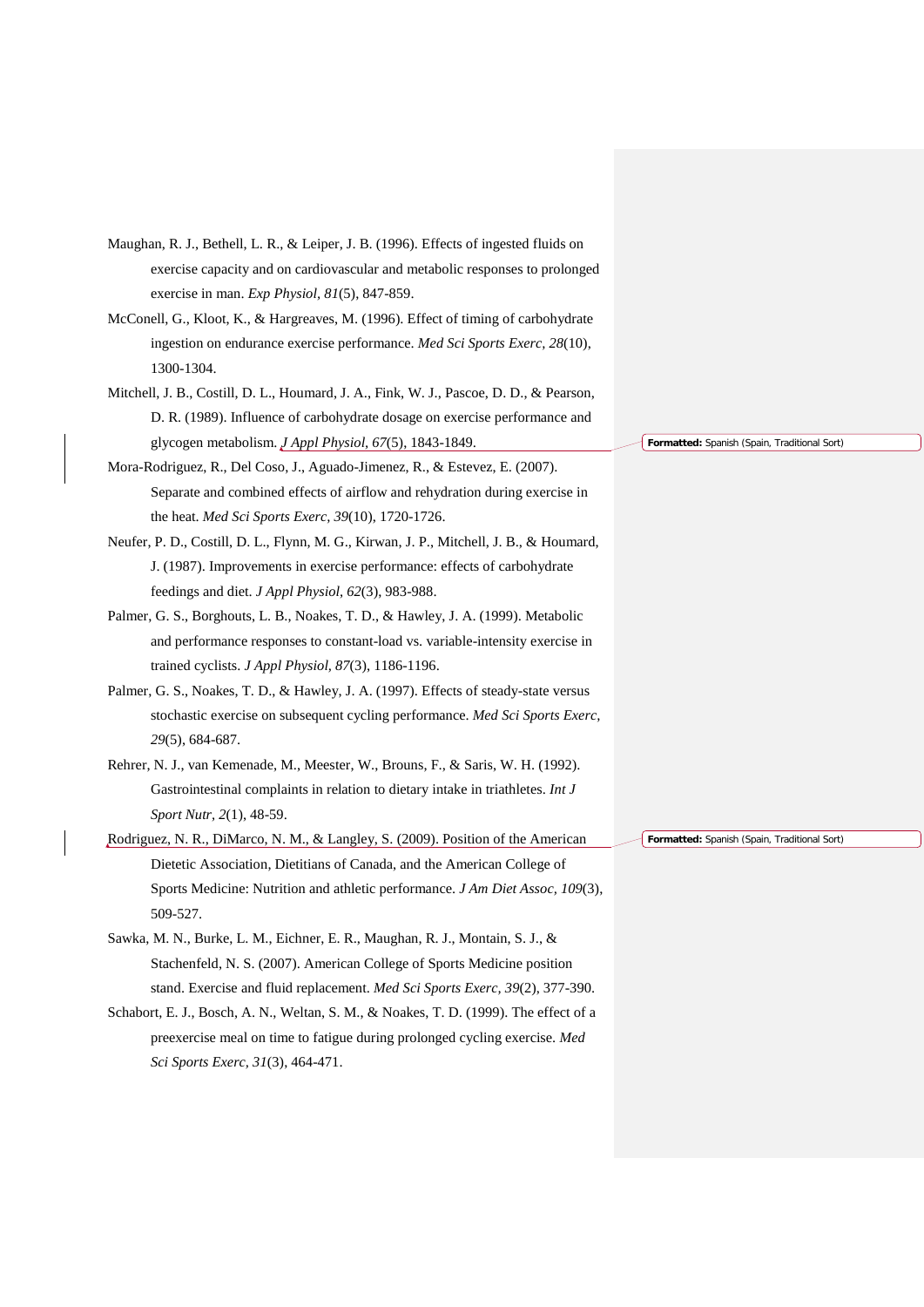- Sherman, W. M., Brodowicz, G., Wright, D. A., Allen, W. K., Simonsen, J., & Dernbach, A. (1989). Effects of 4 h preexercise carbohydrate feedings on cycling performance. *Med Sci Sports Exerc, 21*(5), 598-604.
- Sullivan, S. N. (1988). Exercise-Associated Symptoms in Triathletes. *The Physician and Sportsmedicine, 15*(9), 105-108.
- Tsintzas, K., Liu, R., Williams, C., Campbell, I., & Gaitanos, G. (1993). The effect of carbohydrate ingestion on performance during a 30-km race. *Int J Sport Nutr, 3*(2), 127-139.
- Wagenmakers, A. J., Brouns, F., Saris, W. H., & Halliday, D. (1993). Oxidation rates of orally ingested carbohydrates during prolonged exercise in men. *J Appl Physiol, 75*(6), 2774-2780.
- Wilber, R. L., & Moffatt, R. J. (1992). Influence of carbohydrate ingestion on blood glucose and performance in runners. *Int J Sport Nutr, 2*(4), 317-327.
- Wright, D. A., Sherman, W. M., & Dernbach, A. R. (1991). Carbohydrate feedings before, during, or in combination improve cycling endurance performance. *J Appl Physiol, 71*(3), 1082-1088.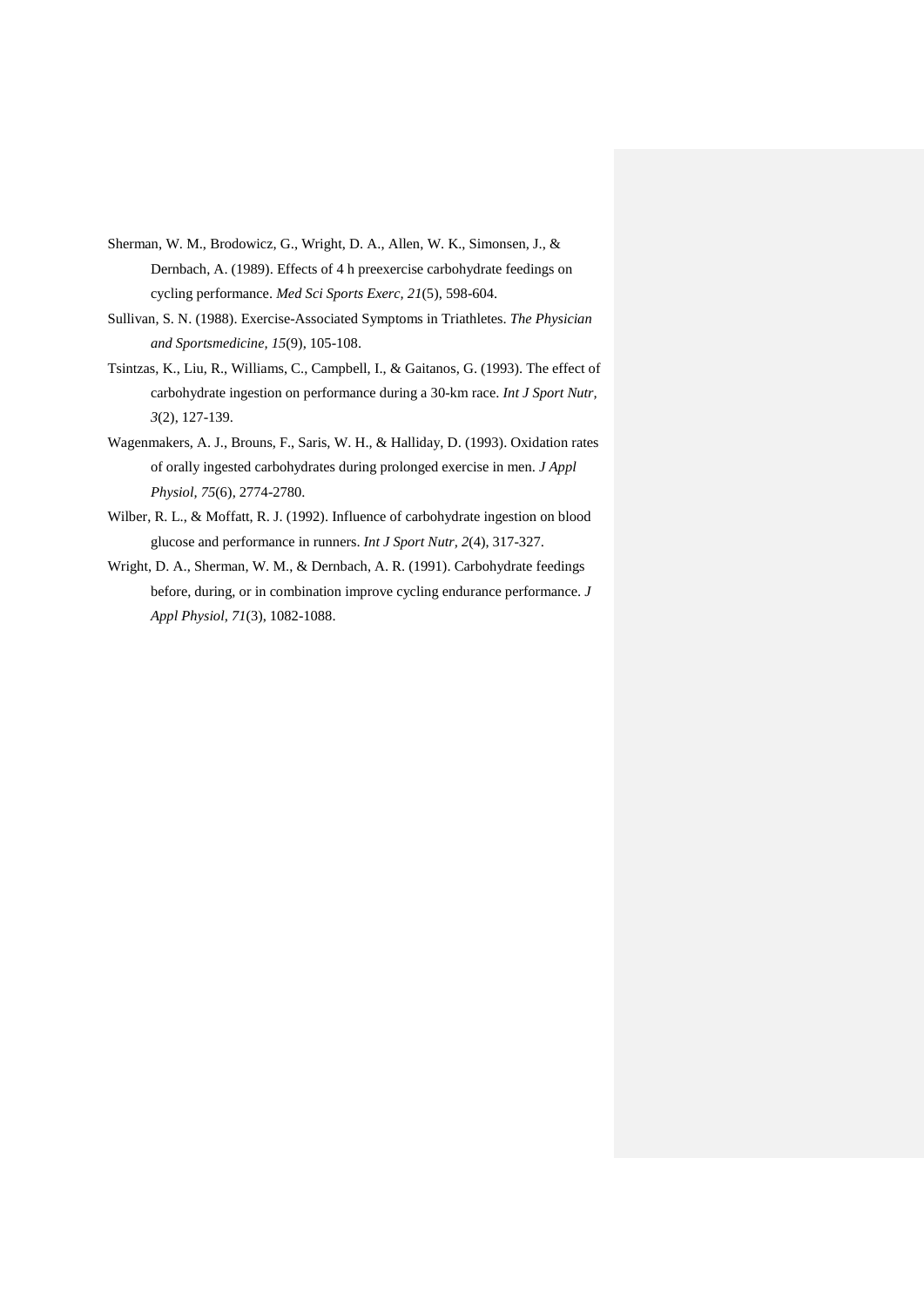## **Acknowledgements**

The authors wish to thank the athletes whom volunteered to participate in this study. This study was funded by Research grants from Nestle, and the Australian Institute of Sport. The authors would like to thank Lesley Farthing, Michelle Minehan, Nick Petrunoff, and Clare Wood for assistance with data collection, and Chris Barnes for assistance with the statistical analysis.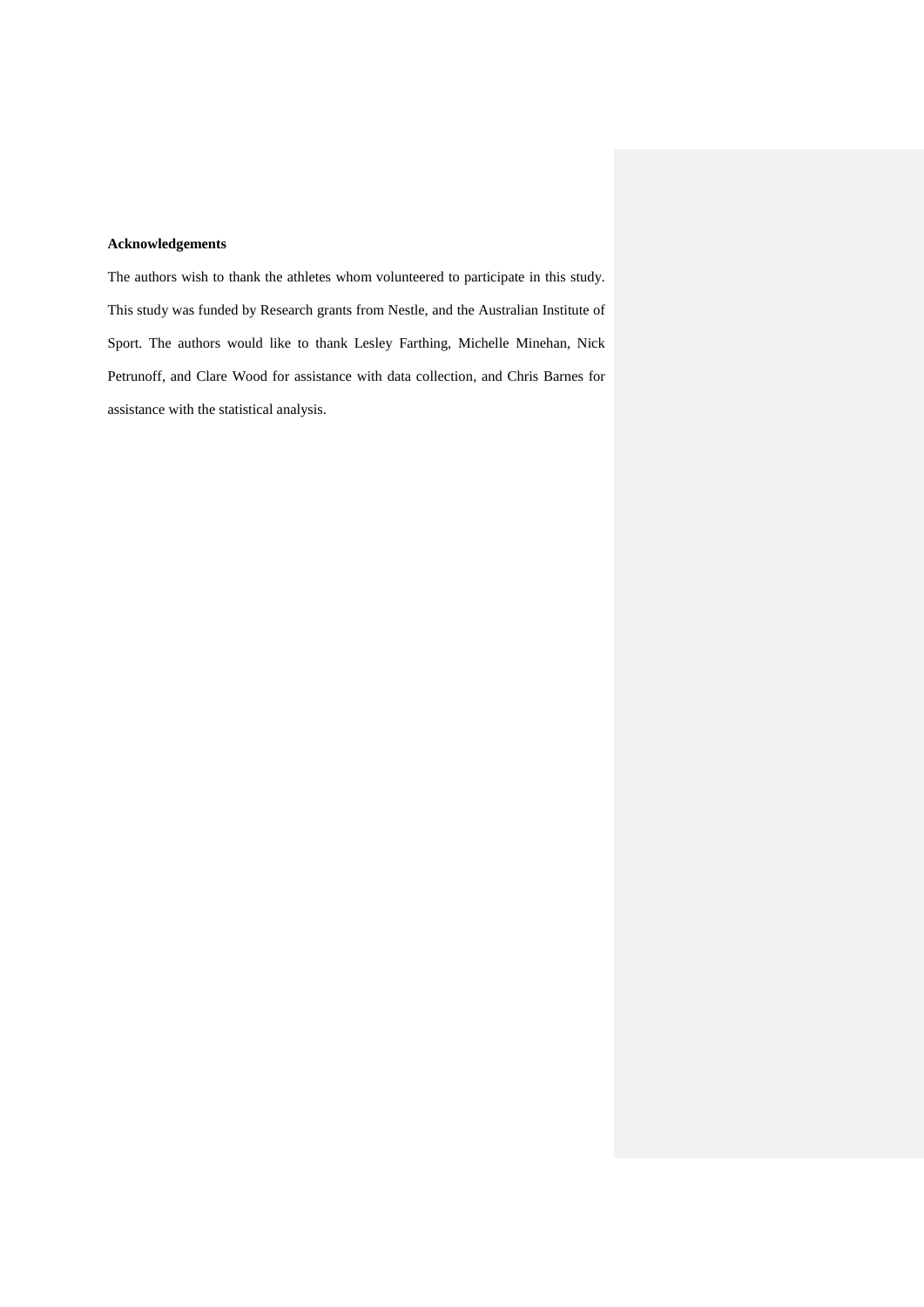|                   | Energy     | <b>CHO</b> | CHO/BM          | Fat/BM      | Protein/BM  | Fibre/BM      |  |  |  |  |
|-------------------|------------|------------|-----------------|-------------|-------------|---------------|--|--|--|--|
|                   | (kJ/kg BM) | (g)        | (g/kg BM)       | (g/kg BM)   | (g/kg BM)   | (g/kg BM)     |  |  |  |  |
| Males $(n=44)$    |            |            |                 |             |             |               |  |  |  |  |
| Mean $\pm$ SD     | $71 + 27$  | $198 + 81$ | $2.9 + 1.2$     | $0.3 + 0.2$ | $0.5 + 0.3$ | $0.2 \pm 0.1$ |  |  |  |  |
| Range             | 18-128     | 60-370     | $0.9 - 5.3$     | $0.0 - 0.9$ | $0.1 - 1.2$ | $0.1 - 0.4$   |  |  |  |  |
| Females $(n=18)$  |            |            |                 |             |             |               |  |  |  |  |
| Mean $\pm$ SD     | $75 + 16$  | $195 + 52$ | $3.3 \pm 0.8^*$ | $0.2 + 0.2$ | $0.5 + 0.2$ | $0.2 + 0.1$   |  |  |  |  |
| Range             | 40-104     | 102-321    | 1.9-4.9         | $0.0 - 0.8$ | $0.2 - 1.0$ | $0.1 - 0.4$   |  |  |  |  |
| Combined $(n=62)$ |            |            |                 |             |             |               |  |  |  |  |
| Mean $\pm$ SD     | $72 + 24$  | $197 + 73$ | $3.0 + 1.1$     | $0.3 + 0.2$ | $0.5 + 0.2$ | $0.2 + 0.1$   |  |  |  |  |
| Range             | 18-128     | 60-370     | $0.9 - 5.3$     | $0.0 - 0.9$ | $0.1 - 1.2$ | $0.1 - 0.4$   |  |  |  |  |

Table 1: Race day, pre-race nutrient intake analysis for elite male and female triathletes

contesting Olympic distance triathlon events.

CHO = carbohydrate;  $BM =$  body mass; \* p <0.05.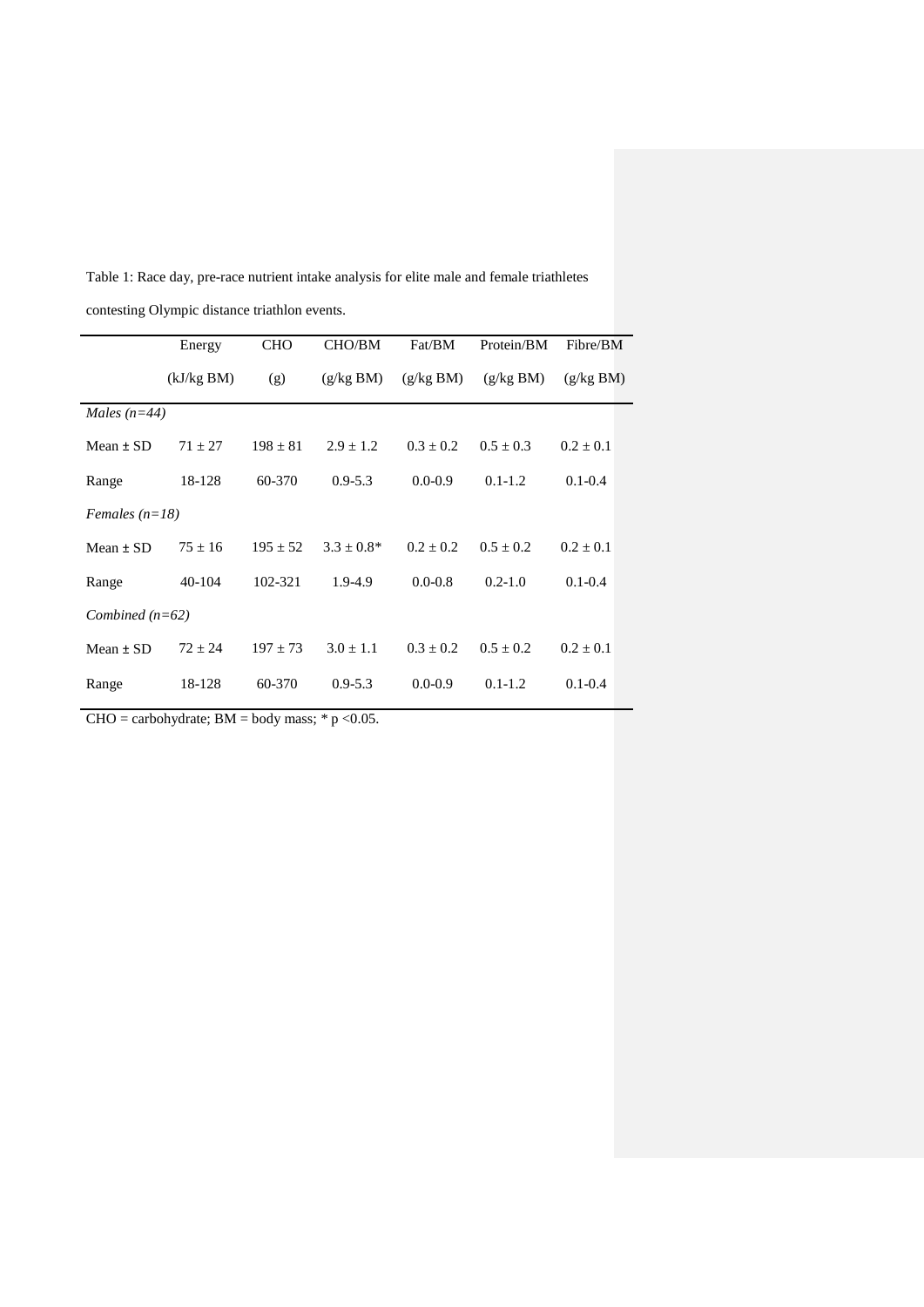Energy (kJ/kg BM) CHO (g) CHO/BM (g/kg BM) Fat/BM (g/kg BM) Protein/BM (g/kg BM) Fibre/BM (g/kg BM) *Early (n=30)* Mean  $\pm$  SD 64  $\pm$  21 170  $\pm$  63 2.7  $\pm$  1.0 0.3  $\pm$  0.2 0.4  $\pm$  0.2 0.2  $\pm$  0.1 Range 18-103 60-328 0.9-4.6 0.0-0.8 0.1-1.0 0.1-0.4 *Late (n=32)* Mean  $\pm$  SD 80  $\pm$  24\*\* 222  $\pm$  75\*\* 3.3  $\pm$  1.1\*\* 0.4  $\pm$  0.2 0.6  $\pm$  0.3\* 0.2  $\pm$  0.1 Range 28-128 89-370 1.4-5.3 0.0-0.9 0.1-1.2 0.1-0.4

Table 2: Race day, pre-race nutrient intake analysis for elite triathletes, contesting Olympic distance triathlon events starting early (11.00-11.15am) and late (1.00-1.30pm).

CHO = carbohydrate; BM = body mass;  $* p < 0.05$ ;  $** p < 0.01$ .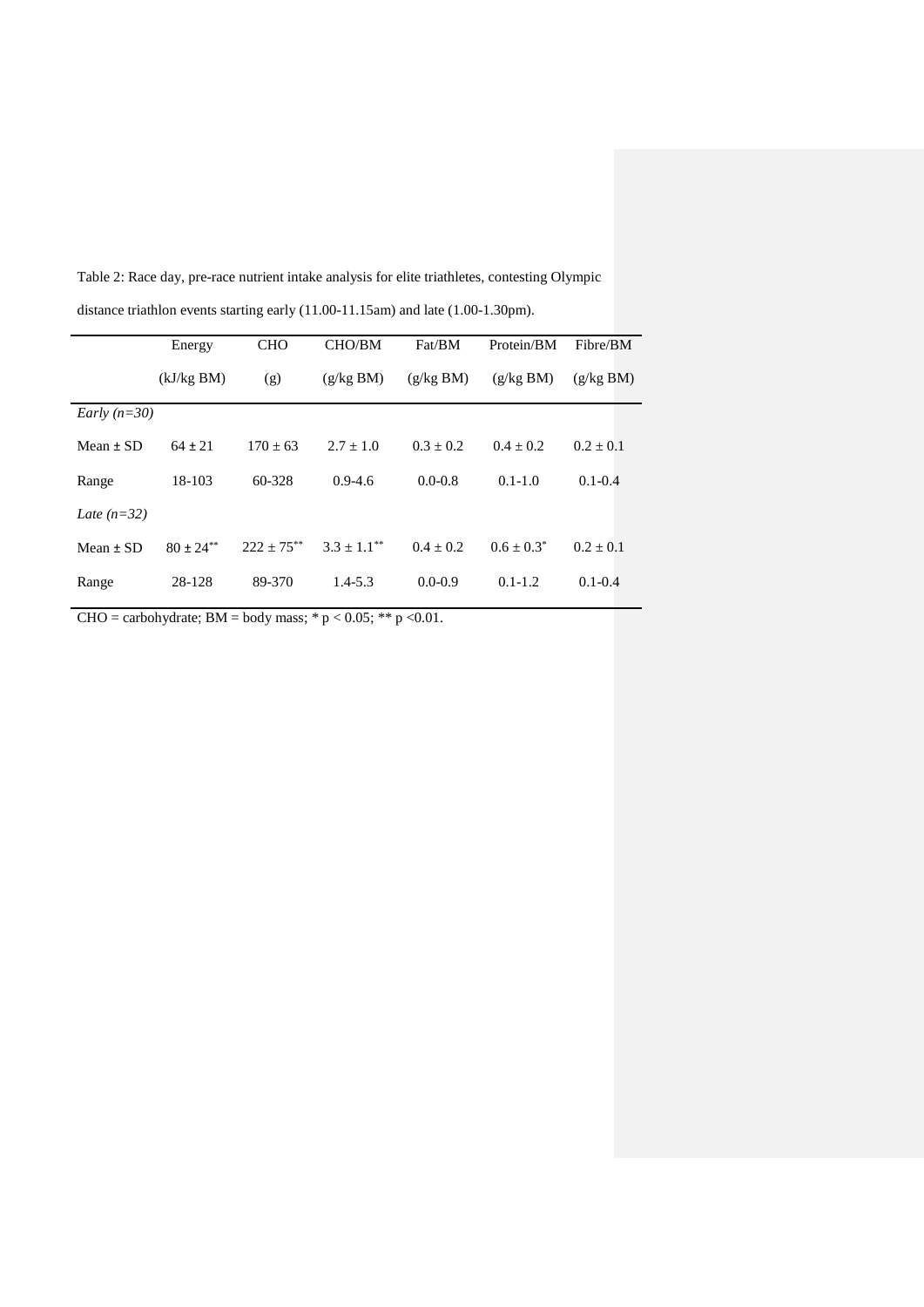|                   | <b>Total CHO</b> | <b>Total CHO</b> | Available CHO    | CHO consumed     | <b>Available Drink</b> | CHO consumed   | Available Gel CHO |
|-------------------|------------------|------------------|------------------|------------------|------------------------|----------------|-------------------|
|                   | consumed $(g)$   | carried $(g)$    | consumed $(\% )$ | from Drink $(g)$ | CHO consumed (%)       | from Gel $(g)$ | consumed $(\% )$  |
| Males $(n=45)$    |                  |                  |                  |                  |                        |                |                   |
| Mean $\pm$ SD     | $48 \pm 25$      | $60 \pm 29$      | $80 \pm 23$      | $21 \pm 22$      | $72 \pm 26$            | $26 \pm 18$    | $82 \pm 33$       |
| Range             | $5-108$          | 12-131           | $23 - 100$       | $0-108$          | $14 - 100$             | $0 - 64$       | $0-100$           |
| Females $(n=22)$  |                  |                  |                  |                  |                        |                |                   |
| Mean $\pm$ SD     | $49 \pm 25$      | $64 \pm 33$      | $81 \pm 20$      | 19±19            | $77 \pm 16$            | $30 \pm 16$    | $83 \pm 26$       |
| Range             | 18-118           | 18-142           | $31 - 100$       | $0 - 64$         | 44-91                  | $0 - 64$       | $23-100$          |
| Combined $(n=67)$ |                  |                  |                  |                  |                        |                |                   |
| $Mean \pm SD$     | $48 + 25$        | $62 \pm 30$      | $80 \pm 22$      | $21 \pm 21$      | $73 \pm 23$            | $27 \pm 17$    | $82 \pm 30$       |
| Range             | $5 - 118$        | 12-142           | $23-100$         | $0-108$          | 14-100                 | $0 - 64$       | $0 - 100$         |

Table 3: During-race carbohydrate intake for elite male and female triathletes contesting Olympic distance triathlon events.

CHO = carbohydrate.